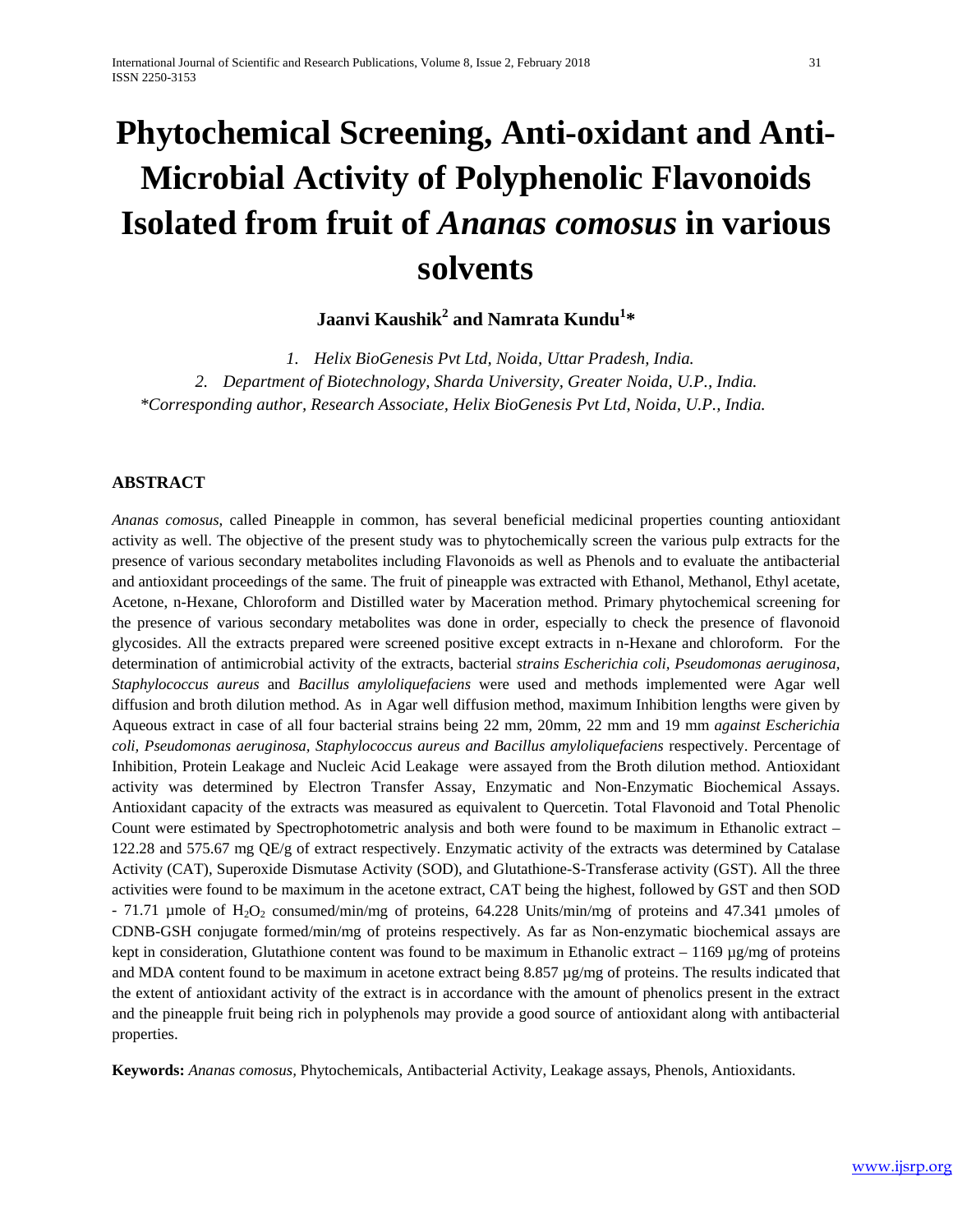#### **1.1 Medicinal Plants:-**

The term medicinal plants includes various types of plants used in herbalism and some of these plants have medicinal activities. The "backbone" of traditional medicine are the medicinal plants, which means more than 3.3 billion people in the less developed countries utilize them plants on a regular basis. In recent times, focus on plant research has increased tremendously all over the world and a large body of evidences collected has shown the great potential of medicinal plants used in various traditional systems [1]. The use of plants and plant products can be traced as far back as the beginning of human civilization. The earliest mention of medicinal use of plants in Hindu culture is found in "Rigveda", which is said to be have written in 4500-1600 BC and is supposed to be the oldest repository of human knowledge [2]. Plants have been an important source of medicine and has helped human in the maintenance of health for thousands of years [3]. Medicinal plants, medicinal herbs, or simply herbs have been identified and used from prehistoric times. According to the World Health Organization estimates, up to 80 percent of people still rely mainly on traditional remedies such as herbs for their health needs due to better cultural acceptability, fewer side effects and better compatibility with the human body [4]. Its civilization is very ancient and the country as a whole has been long known for its rich resources of medical plants [5].

#### **1.2 Pineapple (***Ananas comosus)***:-**

Pineapple (*Ananas comosus*, Bromeliaceae) native to central and south America, is grown in several tropical and sub-tropical countries including Hawaii, India, China, Kenya, South Africa, Malaysia, Philippines and Thailand (6,7). Pineapple has been used as a medicinal plant in several native cultures. It has the characteristics such as interference with growth of malignant cells, inhibition of platelet aggregation, fibrinolytic activity, antiinflammatory action and skin debridement properties (8,9,10,11).

Pineapple [*Ananas comosus* (L.) Merr. Family: Bromeliaceae] is one of the most important commercial fruit crops in the world. It is known as the queen of fruits due to its excellent flavour and taste [12]. It is the third most important tropical fruit in the world after Banana and Citrus[13]. Pineapples are consumed or served fresh, cooked, juiced and can be preserved. This fruit is highly perishable and is seasonal. Mature fruit contains 14% of sugar.

#### **1.3 Antioxidants:-**

Antioxidants are defined as compounds that protect against oxidation by increasing the oxidative stability of a system Antioxidants can be obtained either synthetically or naturally. There is a growing interest in naturally occurring antioxidants such as in fruits and vegetables due to the possible hazardous effect of synthetic antioxidants [14].

Antioxidants are often added to foods to prevent the radical chain reactions of oxidation by inhibiting the initiation and propagation step leading to the termination of the reaction and a delay in the oxidation process [15].

## **2.OBJECTIVE**

The principle of the present study was to isolate the polyphenolic flavonoids from the pulp of *Ananas comosus* and to study the antibacterial and antioxidant activity of the extracts of the fruit. Flavonoid glycosides were purified by Column chromatography. Pharmaceutical evaluation of isolated flavonoid glycosides was done by determining anti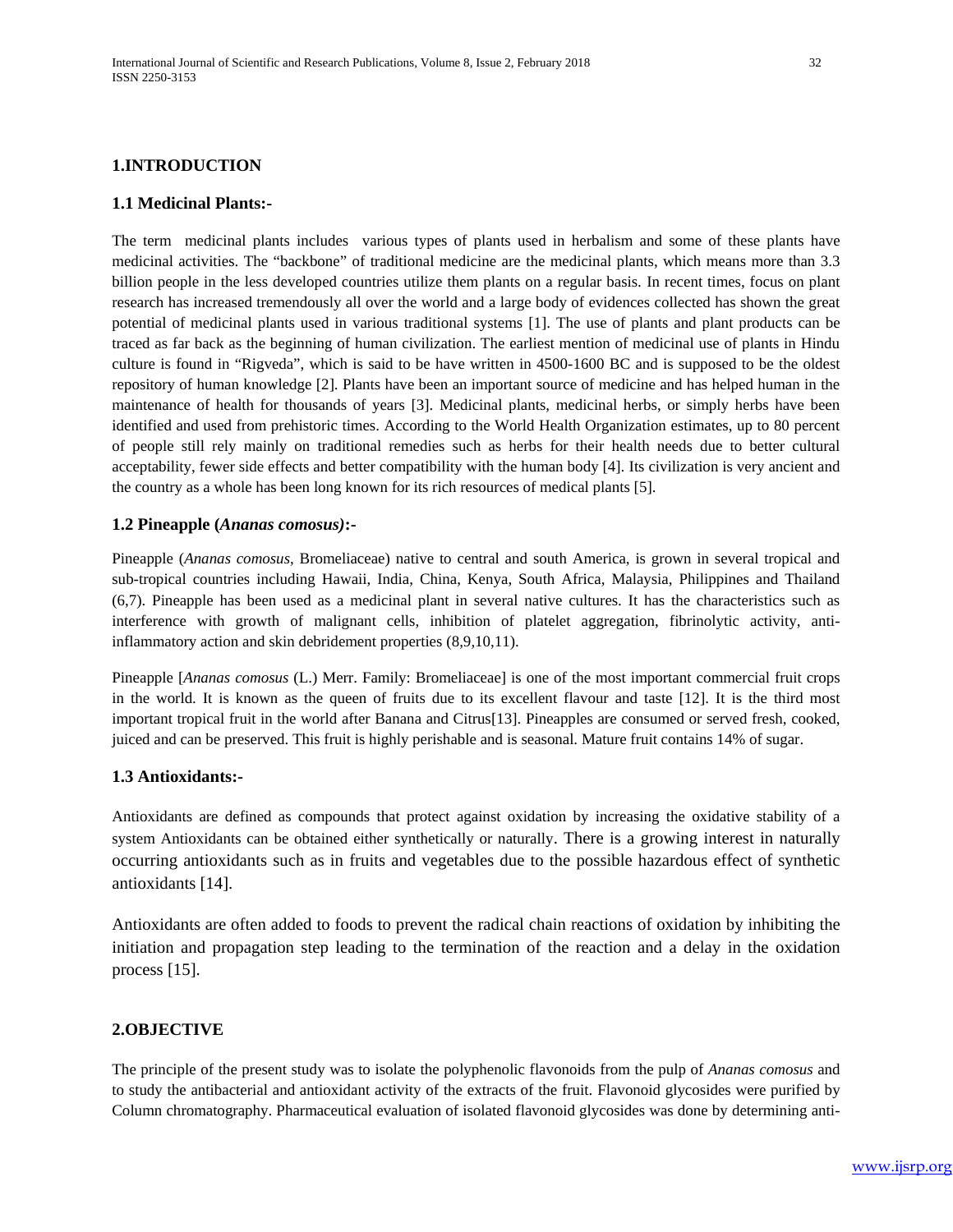microbial and anti-oxidant activity. To determine the anti-microbial activity both Agar Well Diffusion and Broth Dilution methods were implemented. For anti-oxidant activity Electron Transfer Assay, Enzymatic and Non-Enzymatic Biochemical Assays were quantified.

# **3.MATERIAL AND METHODS:-**

# **3.1 Sample collection :**

Ripened pineapples were bought from Reliance Fresh, Atta Market, Sector – 30, Noida, Uttar Pradesh, India. Pineapples were peeled, cut into pieces and washed with deionised water. The pieces were allowed to dry in direct sunlight for about one week. Then, the dried pieces were grounded with ordinary grinder to powder.

# **3.2 Bacterial cells:**

The bacterial cells of *Escherichia coli* (DH5α), *Bacillus amyloliquefaciens*, *Staphylococcus aureus* and *Pseudomonas aeruginosa* were obtained from Helix BioGenesis Pvt. Ltd., Noida, U.P. and were sub cultured freshly in Nutrient Broth and used further for research work.

# **3.3 Preparation of extract:**

10g grounded powder of pulp was dissolved in 100ml of each of the solvents- ethanol, methanol, n-hexane, ethyl acetate, chloroform, acetone and distilled water to form crude extracts by maceration method by boiling continuously for 30 minutes. The conical flasks with extracts were covered by cotton plugs to avoid evaporation. The extracts were placed in shaking incubator at 250rpm for 48hrs. After shaking they were filtered with muslin cloth and again filtered with filter paper twice. Prepared crude extracts were evaporated to dryness, extract amount were measured [16, 17] and a final concentration of 1000  $\mu$ g/ml was prepared.

## **3.4 Antimicrobial activity:**

**3.4.1. ANTIMICROBIAL SENSITIVITY TEST**: This was performed by agar well diffusion method. LB agar media was prepared and autoclaved at 121°C for 15minutes at 15 PSI. The media was poured in sterile Petri plates up to a uniform thickness and the agar was allowed to set at ambient temperature. This method was suitable for organism to grow rapidly overnight at 37°C. The inoculation was done on the LB agar plates with microorganism. 100µl of inoculums were spread over LB agar plates using sterile spreader, after a few minutes four wells were made in each Petri plate and loaded with 100 $\mu$ l of extracts and control [18]. Plates were incubated at 37°C for 24hrs. Antimicrobial activity was observed and zone of inhibition was observed and measured. The experiments were done in quadruplicates [19].

**3.4.2. BROTH DILUTION METHOD**: This was used to determine the dose dependency of extracts against bacterial cells. Luria broth was prepared and sterilized. After sterilization, three different groups were formed which included the blank, control and reaction mixture. Blank was without bacterial cells, control containing the 200µl of respective Gram positive and Gram negative bacterial cells. Reaction mixture was containing extract in an increasing concentration from 100 µl to 500 µl as well as with defined cells. Broths were incubated for 24hrs in shaker at 37°C. Three parameters were calculated from this method:

**3.4.2.1 Measurement of cellular Leakage** – absorbance was checked after incubation at 620 nm and percentage of inhibition was calculated.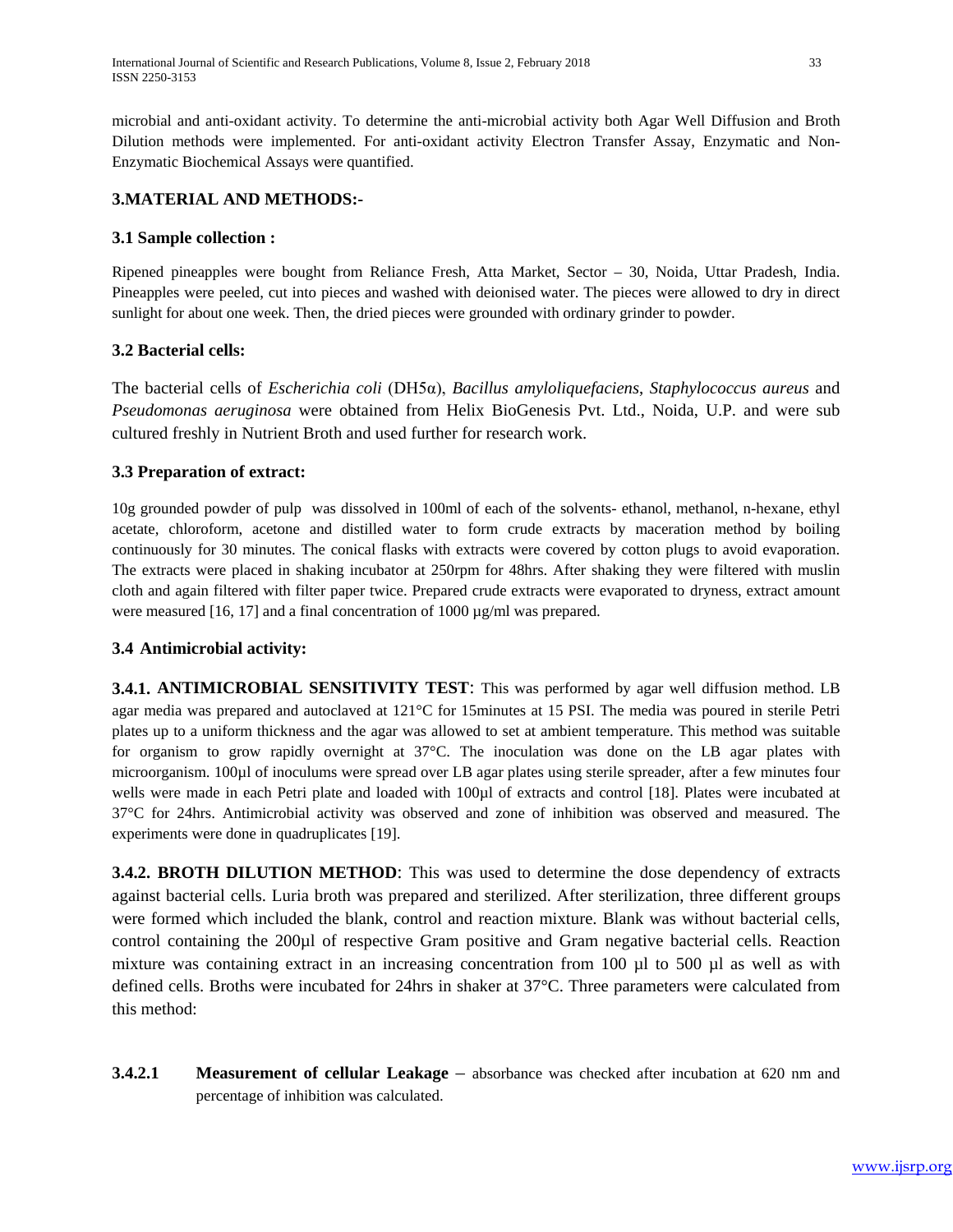- **3.4.2.2 Protein leakage assay** -Method was used to carry out the protein leakage assay [20].Bacterial cells after Incubation for 24 hrs were centrifuged at 3000 rpm for 03 min. For each sample, 100 µl of the supernatant was mixed with 900 µl of Lowry's Reagent (A&B) and then incubated for 10 min. Then 200 µl The optical density was measured at 760 nanometer. using Hitachi-U 2900 spectrophotometer. Bovine serum albumin (BSA) was used to prepare the standard curve.
- **3.4.2.3. Nucleic acid leakage assay** The nucleic acid leakage study was carried out by using Diphenylamine (DPA) method. Bacterial cells after Incubation for 24 hrs were centrifuged at 3000 rpm for 03 min. For each sample, 2ml of DPA was added to 100µl supernatant and further incubated at 95°C for 10 min. Optical density was measured at 595 nm. Lyophilized DNA in the concentration of 200µg/ml was used for the preparation of the standard curve.

# **3.5 Anti oxidant assay :**

# 3.5.1 **ELECTRON TRANSFER ASSAY**:

Total Flavonoid content and Total Phenolic content has been assayed to determine the oxidants which were reduced by transfer of electron from an antioxidant (oxidized).

- **3.5.1.1 Total Flavonoid Content** Aluminium Chloride Spectrophotometric method was choosen to determine the number of flavones present in the extracts. About 0.1ml of extract or Quercetin standard 10-100µg/ml, 1.5ml of methanol, 0.1ml Aluminium chloride (10%), 0.1ml Potassium acetate (1M) and 2.8ml of distilled water were added and mixed thoroughly. Sample blank was prepared by replacing sample with distilled water or solvent and absorbance was measured at 417nm. Standard calibration plot was made to determine the concentration of flavonoids in the extracts. The calibration plot was used to calculate the concentrations of flavonoids in the extracts and the values were expressed in mg QE/ g of extracts [17,21,28].
- **3.5.1.2 Total Phenolic Content** Flavonoids are polyphenolic compounds thus, the Total Phenolic content has been determined by Folin Ciocalteau method in order to quantify the polyphenolic Flavonoids. 0.1ml of Folin Ciocalteau reagent (0.5N) was added to 0.1ml of extracts or quercetin standard (10-100 µg/ml) and incubated at room temperature for 30min. About 2.5ml of 20% saturated sodium carbonate was added in to the solution and further incubated for 30min. After a period of incubation, the absorbance was measured at 760nm against blank reagent. The standard calibration plot was made to determine the concentration of polyphenolic component in the extracts and were further calculated from the calibration plot. The values obtained were expressed in mg QE of phenol / g of extracts [17,21,20].

# **3.5.2 ENZYMATIC BIOCHEMICAL ASSAY**

**3.5.2.1 Superoxide dismutase activity**: This is an enzymatic assay that catalyses the dismutation of free radicals at a rate 10 times higher than that for spontaneous dismutation at pH 7.4. SOD mainly act by quenching of superoxide (O<sub>2</sub>) by catalyzing the decomposition of hydrogen peroxide (H<sub>2</sub>O<sub>2</sub>) to water and oxygen. To analyze the SOD activity, 2ml of phosphate buffer $(0.17 \text{ M}, \text{pH } 8.3)$ , 0.1ml of Nitroblue tetrazolium (1.2mM), 0.1ml of Phenazine methosulphate (28mM) and 0.1ml of NADH was added with 0.1ml – 0.5ml of extract. The mixture was incubated for 30 min afterwards [30]. Absorbance was measured at 560nm at the intervals of 15 seconds for a minute. Superoxide dismutase activity was expressed as one unit of enzyme activity and defined as the enzyme concentration required for inhibition of the absorbance at 560nm of chromogen production by 50% in 1 min under assay conditions and expressed as specific activity in the unit of SOD per min per mg of protein [23, 24].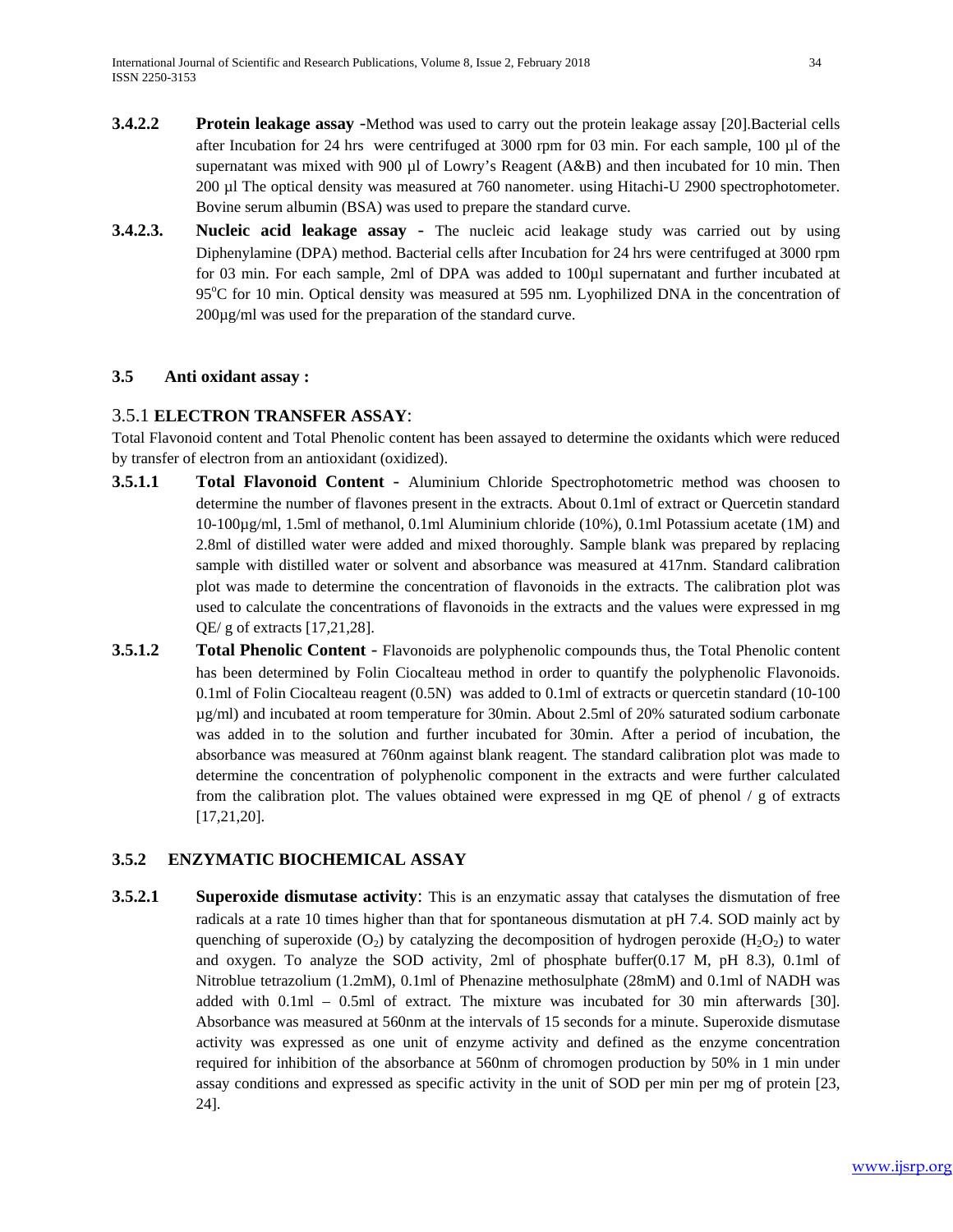- **3.5.2.2 Catalase activity**: CAT was assayed colorimetrically at 620 nm and expressed as umoles of H<sub>2</sub>O<sub>2</sub>consumed/min/mg protein [29]To analyze the catalase activity, catalase buffer was prepared by adding  $10 \text{m} \text{M H}_2\text{O}_2$  in the 1M phosphate buffer of pH6.5. Sample was added in the aliquots of catalase buffer and absorbance was measured at 260nm after definitive interval 15 seconds for a minute's time. Catalase activity was expressed in enzyme activity as  $\mu$  moles of  $H_2O_2$  oxidized per min per mg protein [25].
- **3.5.2.3 Glutathione-S-Transferase activity**: To determine the detoxification of extracts, 2ml of 1M of phosphate buffer pH6.5, 0.1ml of CDNB, 0.1ml of GSH and 0.1ml of extract/buffer was added and mixed thoroughly. Absorbance was measured at 340nm at every 15 seconds interval of time. The GST assay was based on glutathione conjugation to 1-chloro-2, 4-dinitrobenzene (CDNB) as a substrate and measured spectrophotometrically at 340 nm. The specific activity of the enzyme was expressed as µmole of CDNB-GSH conjugate formed per min per mg protein [26,31]

# 3.5.3 **NON ENZYMATIC BIOCHEMICAL ASSAY**

- **3.5.3.1 Lipid Peroxidation**: Malondialdehyde (MDA) content has been determined by the standardized protocol. Lipid Peroxidation i.e. Thiobarbituric Acid (TBA) reactive substances were measured spectrophotometrically at 532nm in extracts based on the principle of formation of Malondialdehyde (MDA) by breaking down of polyunsaturated fatty acids where the levels of lipid peroxidation were expressed as µg of Malondialdehyde formed per mg of extract[27].
- **3.5.3.2 Glutathione content** : Glutathione content was estimated using dithio bis nitrobenzoic acid and expressed in µg per mg of protein [26].

# **3.6 Statistical Evaluation:**

To estimate the accuracy of the experimental data, each experiment was performed in triplicates, and the result was expressed as the mean  $\pm$  standard deviation of three replications. P < 0.05 was considered as statistically significant.

## **3.7. Results and Discussion:**

Dried pineapple pulp was used to make various extracts using different solvents – Ethanol, Methanol, Ethyl acetate, Acetone, n-Hexane, Chloroform and Distilled water. Initially all the seven extracts were screened phytochemically for the presence of various secondary metabolites.

Phytochemicals, also well known as phytonutrients, are naturally occurring secondary metabolites found in plant life. These biochemicals have been found to be advantageous to human wellbeing as well as possessing antioxidant activity. Phytochemicals can act as an antioxidant, anti-inflammatory and anti-microbial agent. They play a vital role in detoxification of damaging and deleterious chemicals from the body. The phytochemical tests were carried out using standard methods of analysis of carbohydrates, tannins, saponins, flavonoids, alkaloids, glycosides, terpenoids, steroids, phytosteroids, phlobtanins, tannins, napthoquione, inulin and phenols [32].

As Flavonoids and Phenols were our major phytochemicals of concern, they were screened positive in extracts made in Ethanol, Methanol, Ethyl acetate, Acetone and in Distilled water (Table 01). Tannins were screened positive in extracts in Ethanol, Methanol and Acetone and Carbohydrates were found to be present only in extracts in acetone and n-hexane. Carbohydrates and tannins, both were found to be positive in aqueous extract [33].As far as Terpenoids and Napthoquione are considered, they were found to be present in extracts prepared in Ethanol,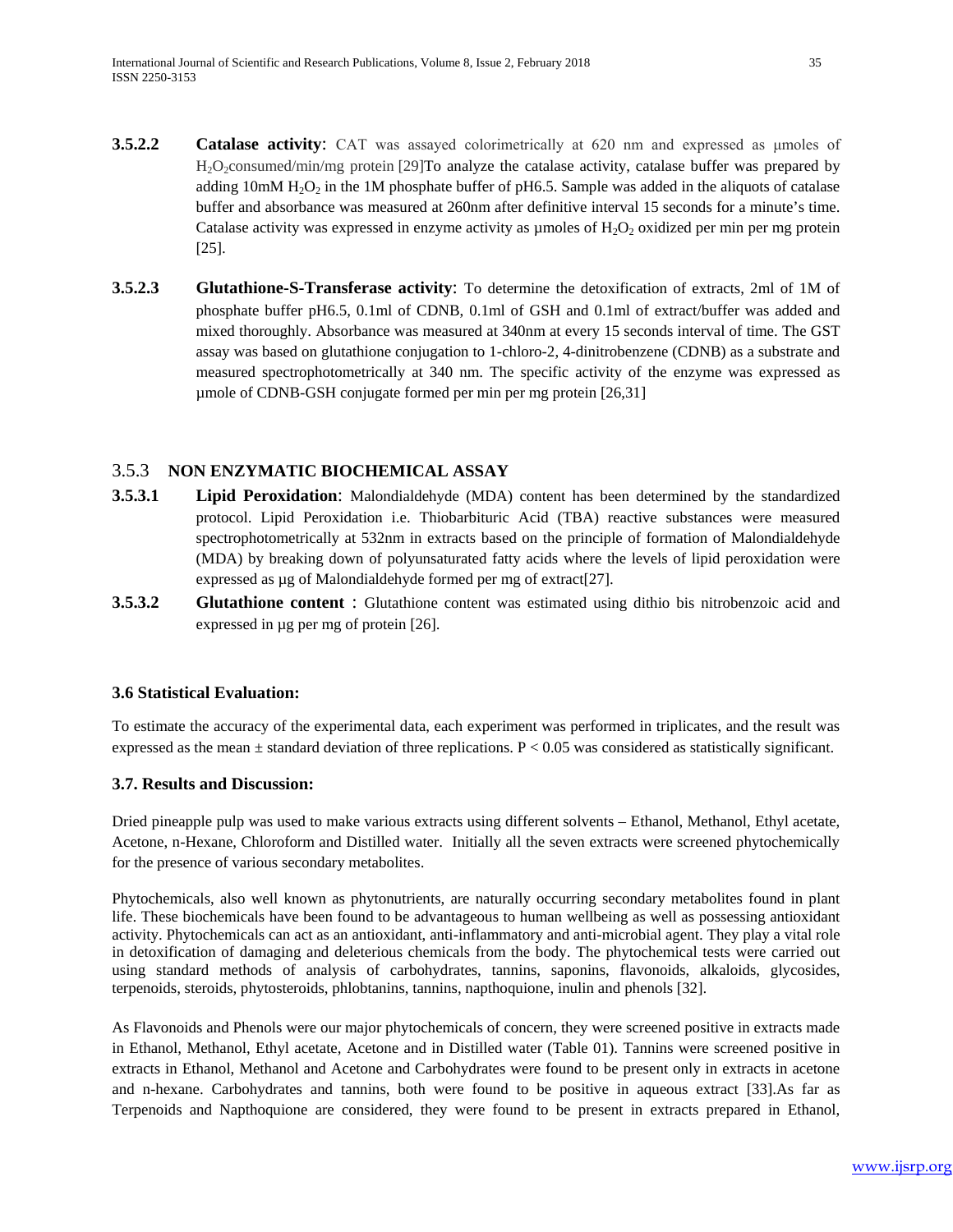Methanol and Distilled water only, showing their absence in rest of the extracts as in comparison to Phlobtannins, which were found to be absent in all the seven extracts, whereas Terpenoids were screened positive in aqueous extract as previously, and Phlobtannins were found to be absent [34]. Also, Saponnins were not screened negative [35] as compared to now, when they were present in Aqueous extract, Ethanolic extract and Methanolic extract and absent in extracts made in Ethyl Acetate, Acetone, n-Hexane and Chloroform. Inulin was screened positive in extracts prepared in Acetone, n-Hexane and Chloroform, whereas Alkaloids being absent only in Ethanol and n-Hexane extracts. Amino acids gave positive results only in extracts made in Distilled water. As far as Steroids are kept into consideration they were found to be negative in Ethanolic extract, as they were found to be positive, previously [34]

Extracts screened positive for the presence of flavonoids were further purified by column chromatography using 60- 120 mesh silica, which can retain the other constituents present other than flavonoids in the column itself and a final extracts of concentration of  $1000\mu\text{g/ml}$  were made and used further during the rest of the studies.

*Escherichia coli* was found to be inhibited by extracts made in Methanol and Distilled Water giving a maximum inhibition length of 13 mm in aqueous extract as compared to extract prepared in Methanol giving a inhibition of length of 06 mm (Table 03 and 06). *Bacillus amyloliquifaciens* was inhibited to grow by all the extracts made except the extract prepared in Ethyl acetate, giving an inhibition length of 05 mm, 04 mm, 08 mm and 10 mm by extracts in Ethanol, Methanol, Acetone and Distilled Water respectively (Table 02, 03, 05 and 06) as compared by *Staphylococcus aureus* which was only inhibited by extracts prepared in Ethanol, Methanol and Distilled Water giving an inhibition length of 09 mm, 06mm and 13 mm respectively ( Table 02, 03 and 06). Zone of inhibition for *Pseudomonas aeruginosa* and *Staphylococcus aureus* was found to be 17.7 mm and 23.2 in case of Ethanolic extract and 19.3 mm and 21.3 mm in Methanolic extract respectively [36], as in comparison to the Inhibition length given by *Pseudomonas aureginosa* now, which was inhibited by all the five extracts made were in the order 02 mm, 07 mm, 06 mm, 05 mm and 11 mm in extracts made in Ethanol, Methanol, Ethyl acetate , Acetone and Distilled Water respectively (Table 02, 03, 04, 05 and 06). Pineapple extract was more effective against E.coli with a zone of inhibition of 26mm diameter (at concentration 1000 µg/ml.), with *Pseudomonas aeruginosa*, and *Staphylococcus aureus* it was found to be 20mm, and 23mm respectively [37].

Cellular leakage was checked in the broth by measuring the optical density of the culture at 620 nm and then by calculating the Percentages of inhibition of the respective bacterial strain ( Figure 01, 02, 03, 04 and 05). It was observed that E.coli was inhibited the most by the extract made in Acetone (98.36%), followed by Ethyl acetate (89.83%), Distilled Water (73.11%), Ethanol (66.22%) and Methanol (34.42%). *Bacillus amyloliquefaciens* was inhibited more as compared to *Staphylococcus aureus* and *Pseudomonas aeruginosa*. Extract in Methanol, Ethanol and Acetone inhibited *Bacillus amyloliquefaciens* up to 55.71 %, 54.98 % and 55.53 % respectively as compared to extract in Ethyl acetate and Distilled Water being 42.98 % and 30.44 % respectively. As far as *Staphylococcus aureus* in considered, initially it was not inhibited by Methanolic extract and gradually was inhibited up to 55.34% with an increase in volume of extract. It was inhibited the most by aqueous extract (85.98 %). *Pseudomonas aeruginosa* was inhibited the most by extract made in acetone whereas methanolic extract inhibited it the least (25.48 %) out of all the five extracts.

As far as Protein leakage (by Lowry's method) assay is considered, for all the four bacterial strains, maximum amount of proteins were found to be leaked in case of *Staphylococcus aureus* - 496 µg/ml of Acetonic extract followed by Ethanolic extract (490  $\mu$ g/ml of extract), Aqueous extract (468  $\mu$ g/ml of extract), Ethyl acetate extract  $(440.5 \text{ µg/ml of extract})$  and Methanolic extract  $(545 \text{ µg/ml of extract})$  (Figure 08). As in order, protein leakage by *Staphylococcus aureus* was followed by *Bacillus amyloliquefaciens*. Highest amount of protein was found to be leaked in Methanolic extract - 430 µg/ml of extract, least was found to be in extract of Acetone 359.5 µg/ml of extract (Figure 07). As among *Pseudomonas aeruginosa* and *Escherichia coli*, more amount of proteins were leaked in case of *Escherichia coli* –Methanolic extract showing the maximum leakage - 377.5 µg/ml of extract and minimum leakage was showed by extract in Ethyl acetate - 70  $\mu$ g/ml of extract (Figure 06), as compared to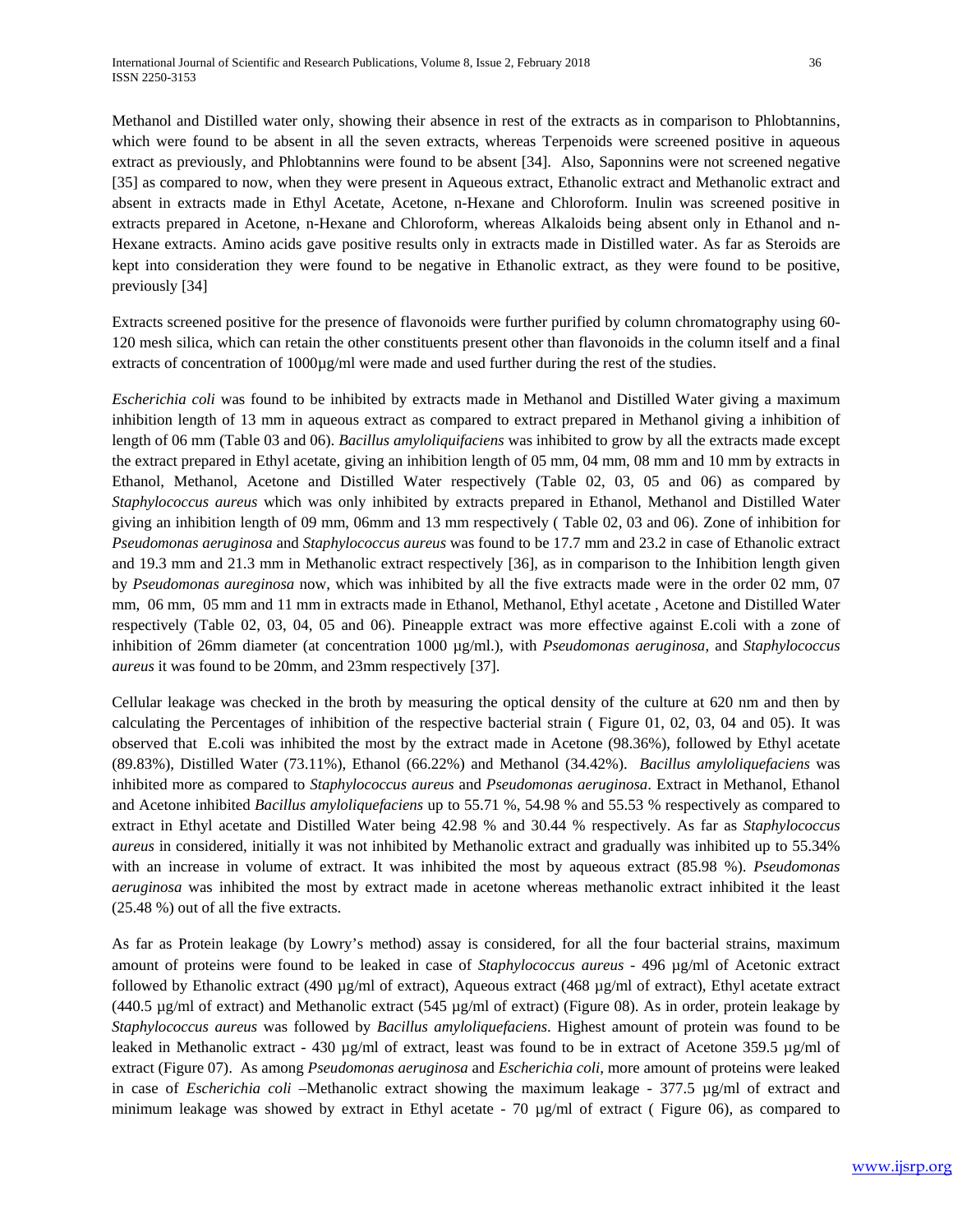*Pseudomonas*, in which Methanolic extract gave the maximum amount of leakage -295.5 µg/ml of extract and minimum amount was given by Acetonic extract - 105 µg/ml of extract (Figure 09).

The next parameter for broth dilution was Nucleic acid Leakage assay, which was performed by standard Diphenylamine (DPA) estimation. Following protein leakage assay, maximum amount of Nucleic acid was also found to be leaked in *Staphylococcus aureus*, highest being in Ethyl acetate (23.25 µg/ml of extract), followed by Methanol (17 µg/ml of extract), Distilled water (15.5 µg/ml of extract), Ethanol (12.5 µg/ml of extract) and Acetone (11.5µg/ml of extract) ( Figure 12) . Amount of nucleic acid leaked in *Pseudomonas* was in order - 30 µg/ml of extract (Methanol) > 17.75 µg/ml of extract (Ethanol) > 15.5 µg/ml of extract (Aqueous) > 13.25 µg/ml of extract (Acetone) > 07.5 µg/ml of extract (Ethyl acetate) (Figure 13). As compared to *Bacillus amyloliquefaciens*, more amount of Nucleic acid was found to be leaked in *Escherichia coli*, highest being in case of extract prepared in Methanol (10.75µg/ml of extract) and lowest in Ethyl acetate (3.5 µg/ml of extract) ( Figure 10). As in *Bacillus amyloliquefaciens*, maximum amount of leakage was found to be in Ethanolic extract (9.75 µg/ml of extract) and minimum in Acetonic extract (2.5 µg/ml of extract) (Figure 11).

Electron transfer assay was performed by Total Flavonoids Content (TFC) and Total Phenolic Content (TPC), by Aluminium chloride and Sodium bi carbonate spectrophotometric analysis. The decreasing order of Flavonoids in the extracts was found to be in Ethanol, Aqueous, Methanol, Ethyl acetate and acetone that were 122.28 mg QE/ g of extract,71.14mg QE/ g of extract, 43.43mg QE/ g of extract, 7.35mg QE/ g of extract and 6.85mg QE/ g of extract respectively ( Figure 14), whereas previously the total flavonoid contents varied from 39.4 to 55.2 mg quercetin/g weight. The variation may be due environmental conditions, which can modify the constituents of the plant [38].

The phenolic compounds are the central antioxidants that display the scavenging efficiency on free radicals and reactive oxygen species. They are numerous and widely distributed in the plant kingdom [39]. Since Quercetin contributes to the TPC reading, it has the ability to reduce the Folin reagent, thus resulting in the Prussian blue chromophore [40].

TPC in the present study was found to be 575.67 mg QE/ g of extract, 108.67 mg QE/ g of extract, 106.67 mg QE/ g of extract, 88.67 mg QE/ g of extract and 26.17 mg QE/ g of extract, in extracts made in ethanol, distilled water, methanol, acetone and ethyl acetate respectively ( Figure 15). The TPC of the fibre concentrates, expressed as gallic acid equivalent, ranged ( $p < 0.05$ ) from 129 mg/100 g for pineapple to 546 mg/100 g for mango, in the methanol:acetone extractions as compared to the present phenolics which were reported to be 108.67 mgQE / g of extract [41].

Several reports have conclusively shown close relationship between total phenolic contents and antioxidative activity of the fruits and vegetables [42]. Main sources of antioxidant vitamins (vitamin E, vitamin C, precursor of vitamin A i.e.,  $β$  -carotene) are fruits and vegetables, which act as free radical scavengers, making these foods essential to human health [43].

Enzymatic activity of the extracts made, were determined by Catalase Activity (CAT) , Superoxide Dismutase Activity (SOD), and Glutathione-S-Transferase activity (GST). All the three activities were found to be maximum in the extract made in acetone, CAT being the highest, followed by GST and then SOD being 71.71 µmole of  $H_2O_2$ consumed/min/mg of proteins, 64.228 Units/min/mg of proteins and 47.341 µmoles of CDNB-GSH conjugate formed/min/mg of proteins respectively as followed by the extracts made in ethanol, methanol, ethyl acetate and Distilled water. CAT was found to be 6.56, 7.041, 6.42, 6.069 µmole of  $H_2O_2$  consumed/min/mg of protein, SOD 1.064, 3.991, 2.104, 1.294 Units/min/mg of proteins and GST being 6.8, 7.285, 25.412, and 5.759 µmoles of CDNB-GSH conjugate formed/min/mg of proteins in extracts prepared in Ethanol, Methanol, Ethyl acetate and distilled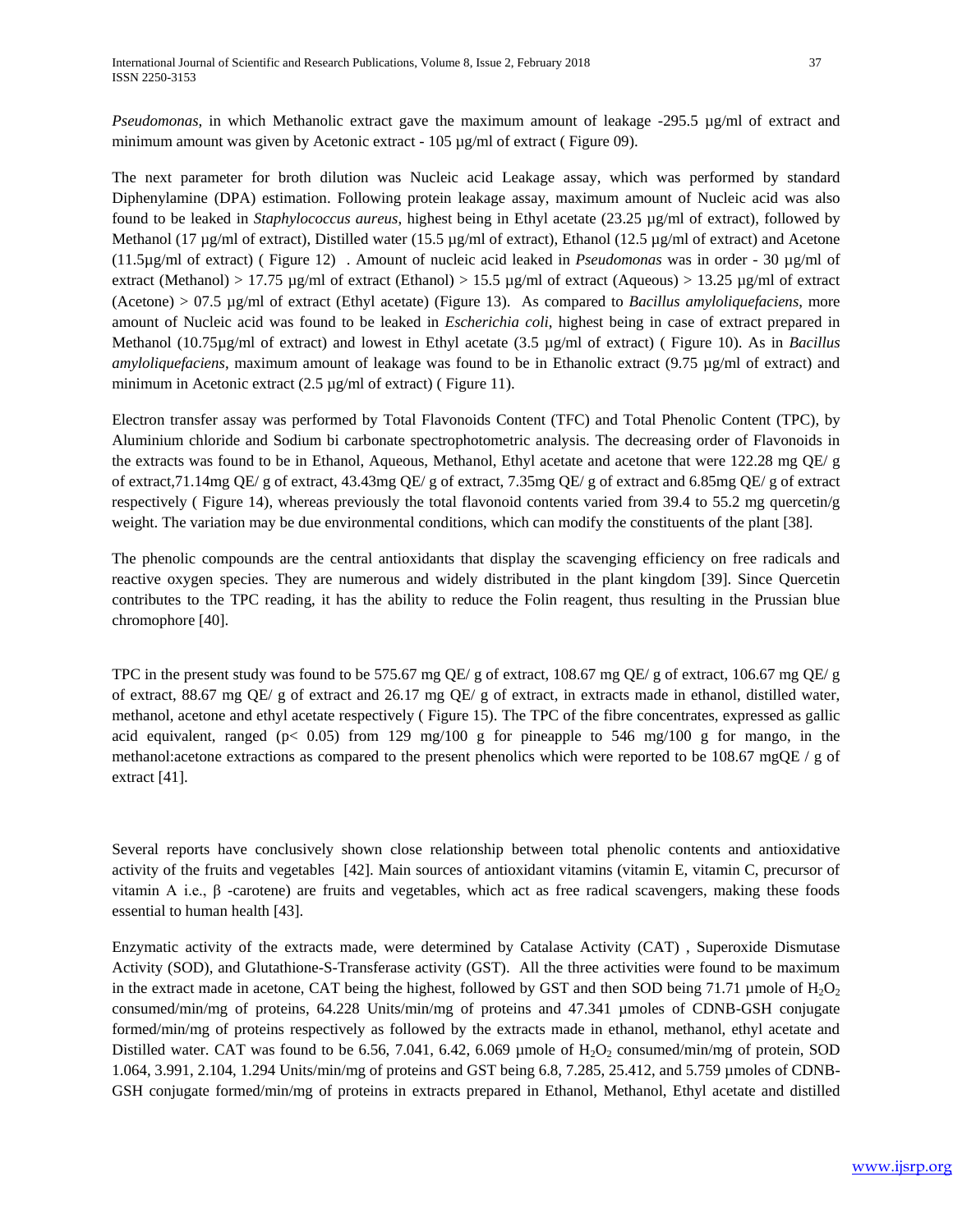water respectively (Figure 16). as in comparison with the peel extracts, in which all the three activities were found to be maximum in the extract made in acetone from pineapple peel, CAT being the highest, followed by SOD and then GST being 399.46 µmole of H2O2 consumed/min/mg of proteins, 246.15 Units/min/mg of proteins and 145.69 µmoles of CDNB-GSH conjugate formed/min/mg of proteins respectively as compared to the extracts made in ethanol, methanol and acetone, whereas n-hexane showed the least activity [19]. Activity of SOD and CAT of medicinal plant, *Evolvulus alsinoides* were found to be 49.8 units/mg protein and 180.3 μmole of H<sub>2</sub>O<sub>2</sub> consumed/min/mg proteins respectively. As far as GST was considered in Evolvulus alsinoides it was found to be 353.1 μmole of CDNB –GSH conjugate formed/min/mg protein as compared to Ananas comosus which was 145 µmoles of CDNB-GSH conjugate formed/min/mg protein [44].

The basis of the GSH determination method is the reaction of Ellman's reagent 5,5-dithiobis (2-nitrobenzoic acid) (DTNB) with the thiol group of GSH at pH 8.0 to give yellow color of 5-thiol-2-nitrobenzoate anion [45]. Glutathione content was found to be maximum in Ethanolic extract, followed by extracts made in Distilled water, Methanol, Acetone and least being in Ethyl acetate – 1169, 1107, 1085, 377.5 and 36 µg/mg of proteins respectively. Malondialdehyde is the most abundant individual aldehyde resulting from Lipid Peroxidation breakdown in biological systems and used as an indirect index of Lipid Peroxidation [46]. As far as MDA content was kept in to consideration it was found to be maximum in acetone extract being 8.857 µg/mg of proteins, followed by methanol – 1.184  $\mu$ g/mg of proteins, ethyl acetate 1.153  $\mu$ g/mf proteins, distilled water – 0.355  $\mu$ g/mg of proteins and least being in ethanolic extract- 0.195 µg/mg of proteins (Figure 17)

# **Table 01: Primary Phytochemical screening for the Presence of Secondary Metabolites in the Prepared extracts.**

| <b>Secondary Metabolite</b> | <b>Ethanol</b> | <b>Methanol</b> | <b>Acetone</b> | n-hexane | <b>Chloroform</b> | <b>Ethyl</b> acetate | <b>Aqueous</b> |
|-----------------------------|----------------|-----------------|----------------|----------|-------------------|----------------------|----------------|
| <b>Saponins</b>             | $+ve$          | $+ve$           | $-ve$          | $-ve$    | $-ve$             | $-ve$                | $+ve$          |
| <b>Tannins</b>              | $+ve$          | $+ve$           | $+ve$          | $-ve$    | $-ve$             | $-ve$                | $-ve$          |
| <b>Steroids</b>             | $-ve$          | $+ve$           | $-ve$          | $-ve$    | $-ve$             | $-ve$                | $+ve$          |
| <b>Flavonoids</b>           | $+ve$          | $+ve$           | $+ve$          | $-ve$    | $-ve$             | $+ve$                | $+ve$          |
| <b>Terpenoids</b>           | $+ve$          | $+ve$           | $-ve$          | $-ve$    | $-ve$             | $-ve$                | $+ve$          |
| <b>Napthoquinone</b>        | $+ve$          | $+ve$           | $-ve$          | $-ve$    | $-ve$             | $-ve$                | $+ve$          |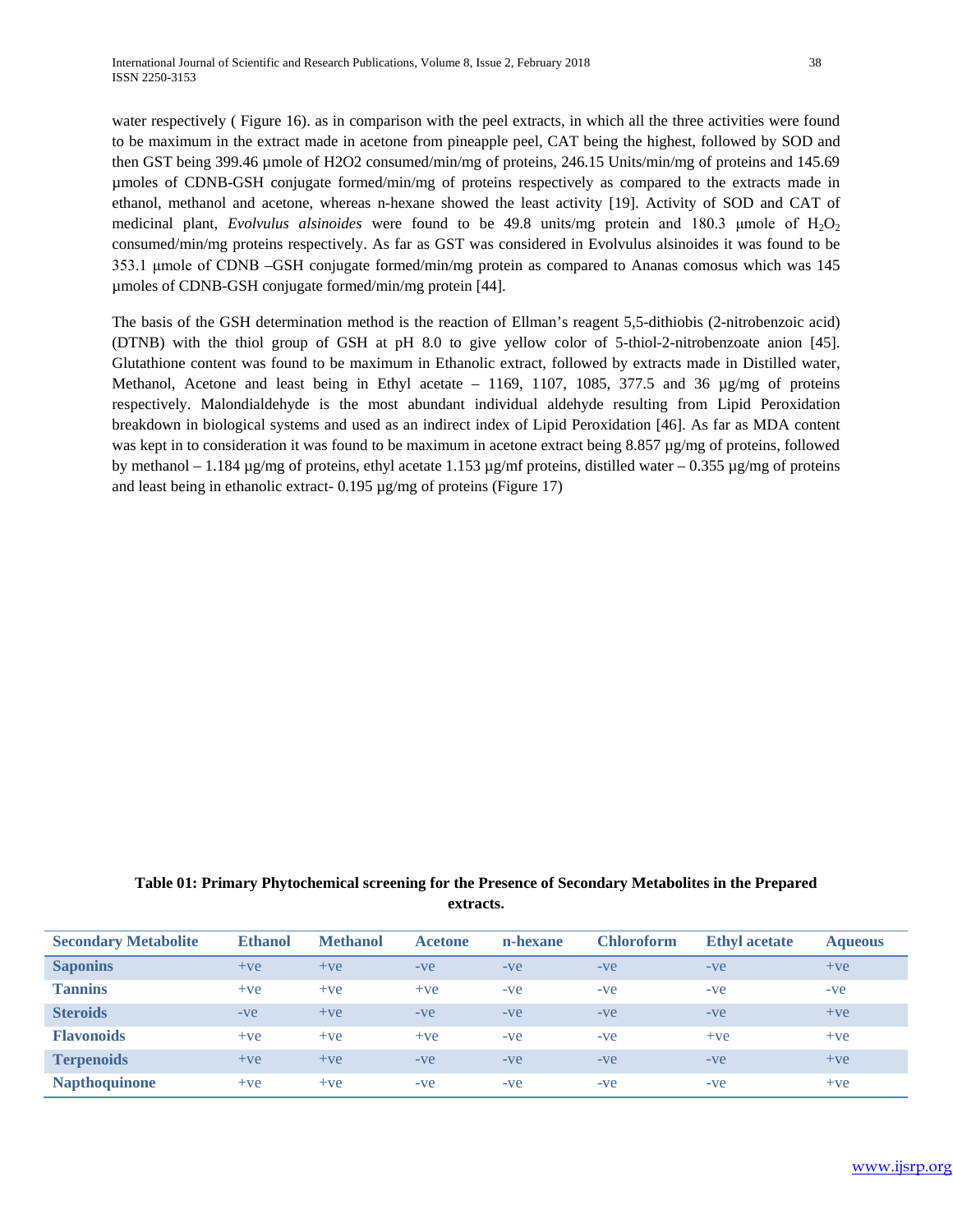International Journal of Scientific and Research Publications, Volume 8, Issue 2, February 2018 39 ISSN 2250-3153

| <b>Inulin</b>        | $-ve$ | $-ve$ | $+ve$ | $+ve$ | $+ve$ | $-ve$ | $-ve$ |
|----------------------|-------|-------|-------|-------|-------|-------|-------|
| <b>Alkaloids</b>     | $-ve$ | $+ve$ | $+ve$ | $-ve$ | $+ve$ | $+ve$ | $+ve$ |
| <b>Phenols</b>       | $+ve$ | $+ve$ | $+ve$ | $+ve$ | $-ve$ | $+ve$ | $+ve$ |
| <b>Amino acids</b>   | $-ve$ | $-ve$ | $-ve$ | $-ve$ | $-ve$ | $-ve$ | $+ve$ |
| <b>Carbohydrates</b> | $-ve$ | $-ve$ | $+ve$ | $+ve$ | $-ve$ | $-ve$ | $-ve$ |
| <b>Phlobtannins</b>  | $-ve$ | $-ve$ | $-ve$ | $-ve$ | $-ve$ | $-ve$ | $-ve$ |

**+ve : Represents the presence of the mentioned phytochemical constituent.**

**-ve : Represents the absence of the mentioned phytochemical constituent.**

#### **Table 02: Antibacterial Activity of extract made in Ethanol against the Bacterial Strains**

| <b>Bacterial strain</b>           | <b>Zone of Inhibition</b><br>$(\mathbf{mm})$ | <b>Well diameter</b><br>$(\mathbf{mm})$ | <b>Inhibition length (mm)</b> |
|-----------------------------------|----------------------------------------------|-----------------------------------------|-------------------------------|
| Escherichia coli                  | 00                                           | 09                                      | 00                            |
| Pseudomonas aeruginosa            |                                              | 09                                      | 02                            |
| Staphylococcus aureus             | 18                                           | 09                                      | 09                            |
| <b>Bacillus amyloliquefaciens</b> | 14                                           | ΩQ                                      |                               |

#### **Table 03: Antibacterial Activity of extract made in Methanol against the Bacterial Strains**

| <b>Bacterial strain</b>           | <b>Zone of Inhibition</b><br>$(\mathbf{mm})$ | <b>Well diameter</b><br>$(\mathbf{mm})$ | <b>Inhibition length (mm)</b> |
|-----------------------------------|----------------------------------------------|-----------------------------------------|-------------------------------|
| Escherichia coli                  | 15                                           | 09                                      | 06                            |
| Pseudomonas aeruginosa            | 16                                           | 09                                      | 07                            |
| Staphylococcus aureus             | 15                                           | 09                                      | 06                            |
| <b>Bacillus amyloliquefaciens</b> |                                              | 09                                      | 04                            |

#### **Table 04: Antibacterial Activity of extract made in Ethyl Acetate against the Bacterial Strains**

| <b>Bacterial strain</b>           | <b>Zone of Inhibition</b><br>$(\mathbf{mm})$ | <b>Well diameter</b><br>$(\mathbf{mm})$ | Inhibition length (mm) |
|-----------------------------------|----------------------------------------------|-----------------------------------------|------------------------|
| Escherichia coli                  | 00                                           | 09                                      | $00\,$                 |
| Pseudomonas aeruginosa            | 15                                           | 09                                      | 06                     |
| Staphylococcus aureus             | 00                                           | 09                                      | 00                     |
| <b>Bacillus amyloliquefaciens</b> | 00                                           | 09                                      | 00                     |

**Table 05: Antibacterial Activity of extract made in Acetone against the Bacterial Strains**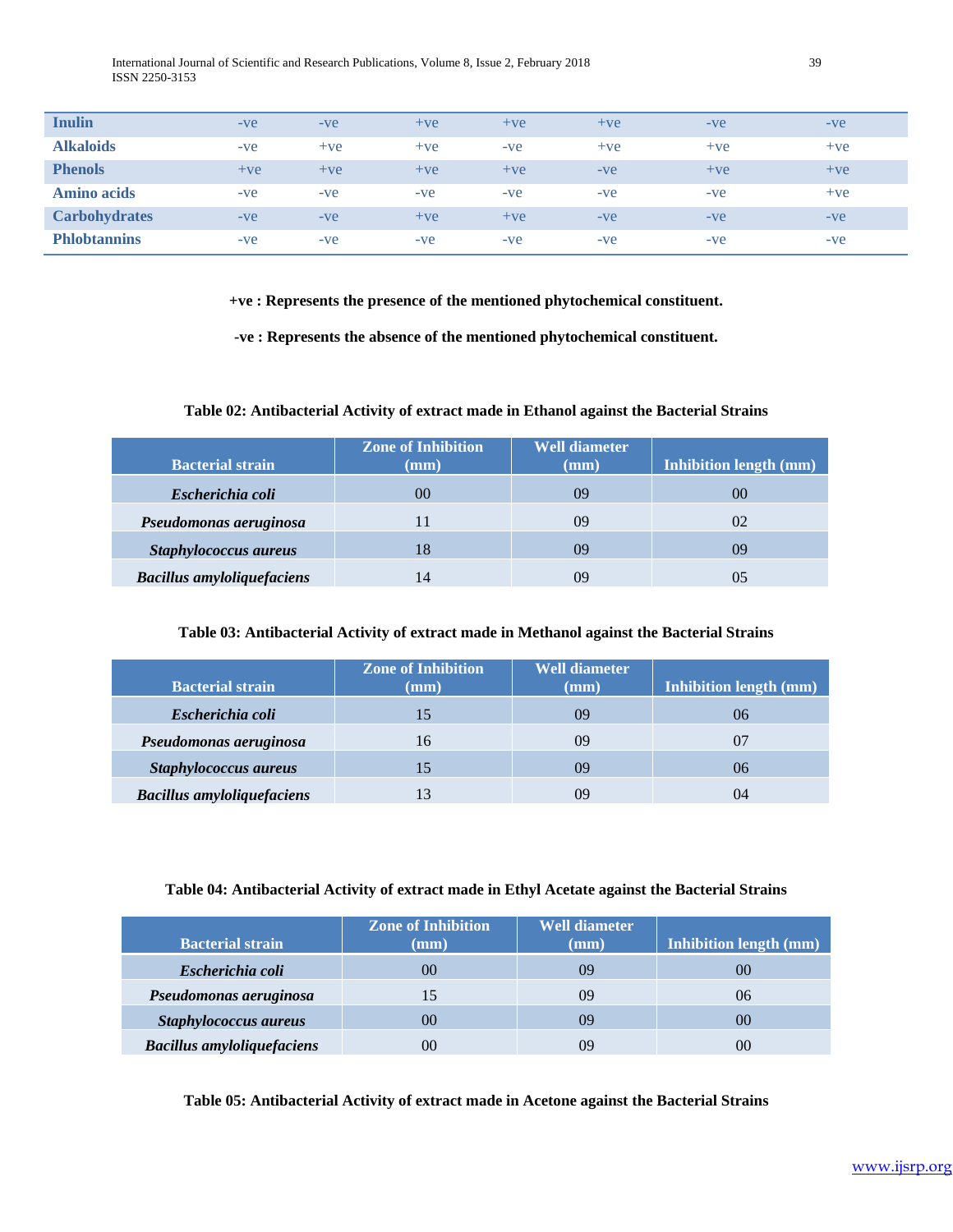International Journal of Scientific and Research Publications, Volume 8, Issue 2, February 2018 40 ISSN 2250-3153

| <b>Bacterial strain</b>           | <b>Zone of Inhibition</b><br>$(\mathbf{mm})$ | <b>Well diameter</b><br>$(\mathbf{mm})$ | <b>Inhibition length (mm)</b> |
|-----------------------------------|----------------------------------------------|-----------------------------------------|-------------------------------|
| Escherichia coli                  | 00                                           | 09                                      | 0 <sup>0</sup>                |
| Pseudomonas aeruginosa            | 14                                           | 09                                      | 0 <sub>5</sub>                |
| Staphylococcus aureus             | 0 <sup>0</sup>                               | 09                                      | 0 <sup>0</sup>                |
| <b>Bacillus amyloliquefaciens</b> |                                              | 09                                      | 08                            |

# **Table 06: Antibacterial Activity of extract made in Distilled water against the Bacterial Strains**

| <b>Bacterial strain</b>           | <b>Zone of Inhibition</b><br>$(\mathbf{mm})$ | <b>Well diameter</b><br>$(\mathbf{mm})$ | Inhibition length<br>(mm) |
|-----------------------------------|----------------------------------------------|-----------------------------------------|---------------------------|
| Escherichia coli                  | 22                                           | 09                                      | 13                        |
| Pseudomonas aeruginosa            | 20                                           | 09                                      | 11                        |
| Staphylococcus aureus             | 22                                           | 09                                      | 13                        |
| <b>Bacillus amyloliquefaciens</b> | 19                                           | 09                                      | 10                        |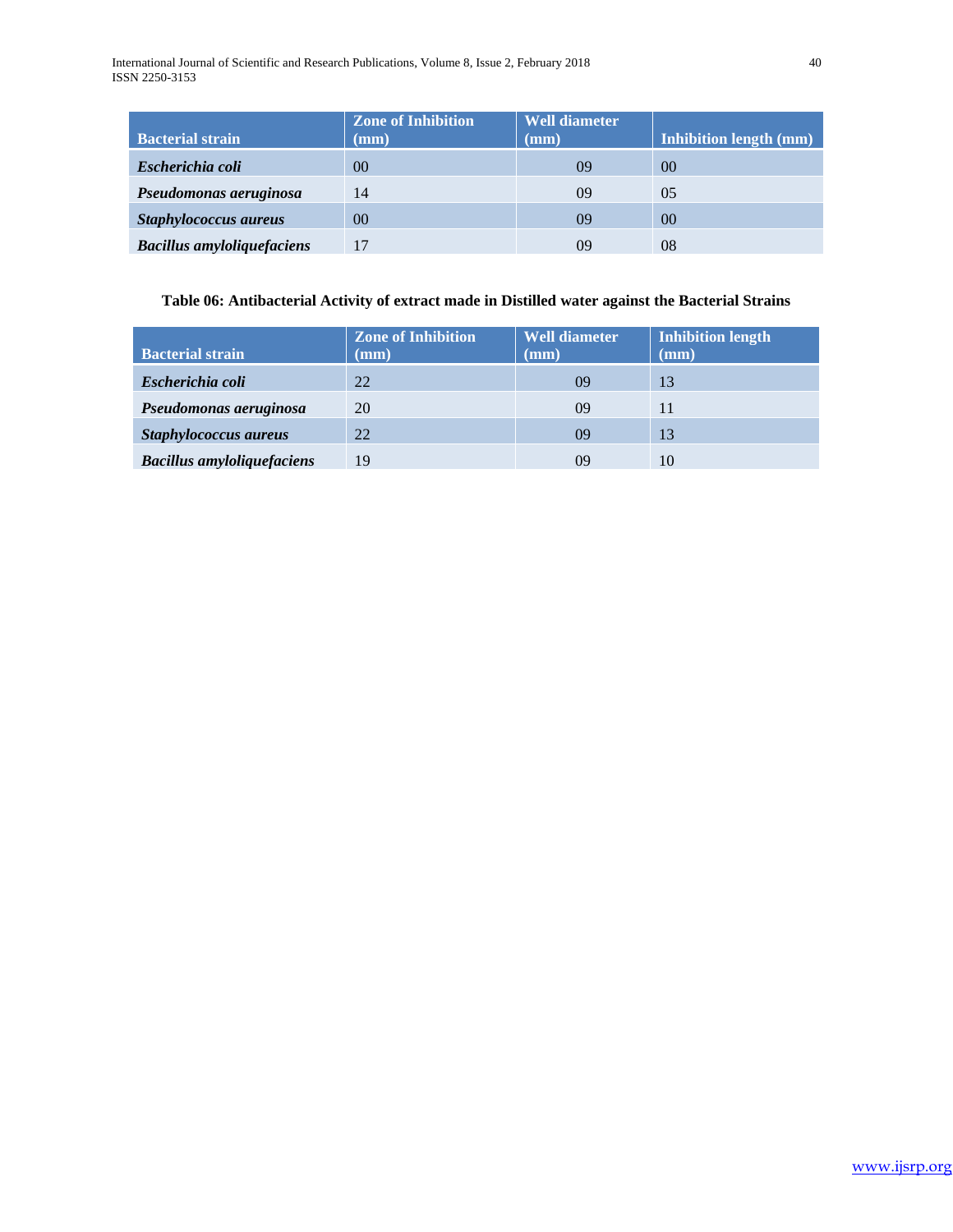

**Figure 01: Percentage of Inhibition of Extracts prepared in Methanol against all the four Bacterial Strains used for Broth Dilution.**



# **Figure 02: Percentage of Inhibition of Extracts prepared in Ethyl Acetate against all the four Bacterial Strains used for Broth Dilution.**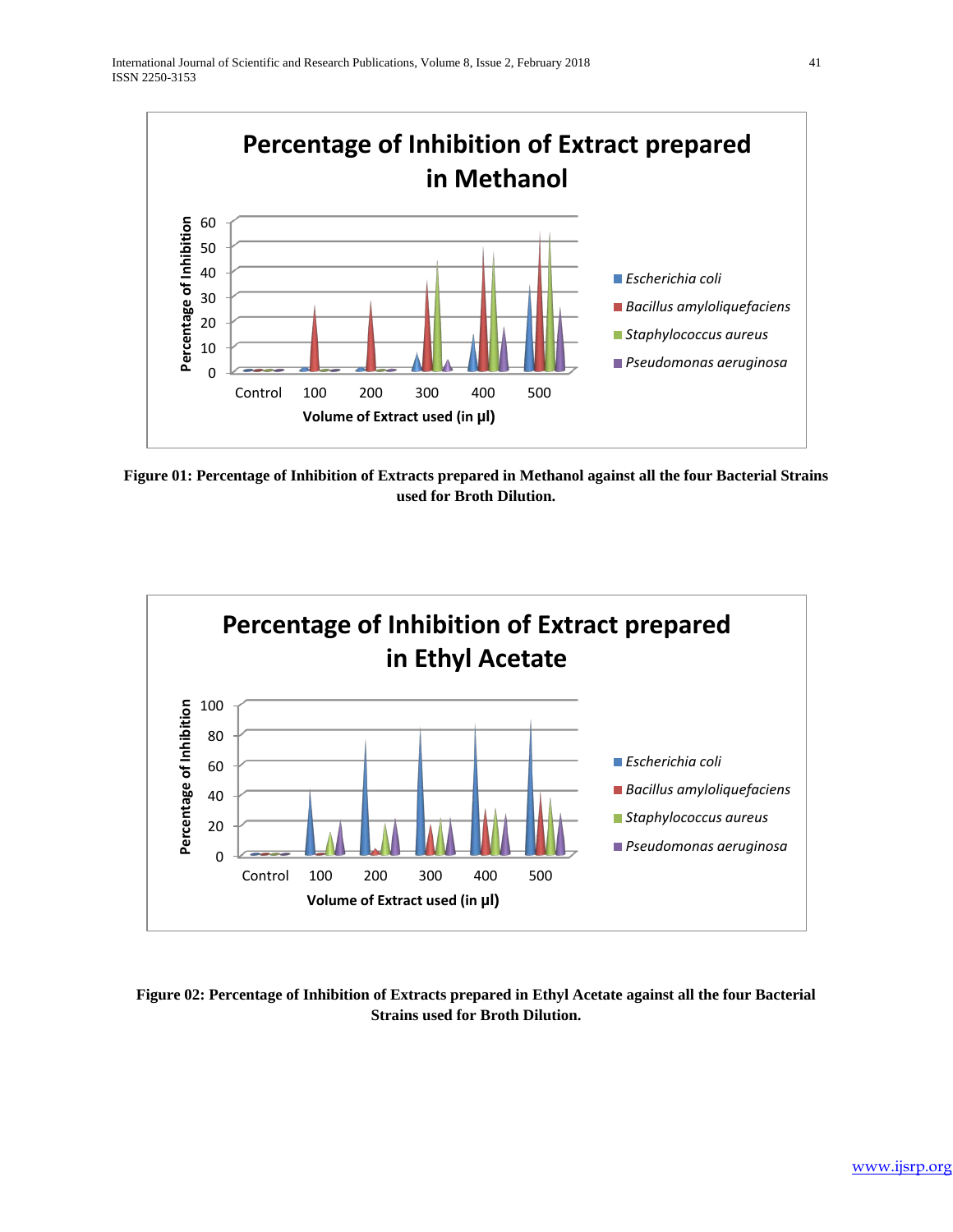

**Figure 03: Percentage of Inhibition of Extracts prepared in Acetone against all the four Bacterial Strains used for Broth Dilution.**



**Figure 04: Percentage of Inhibition of Extracts prepared in Distilled water against all the four Bacterial Strains used for Broth Dilution.**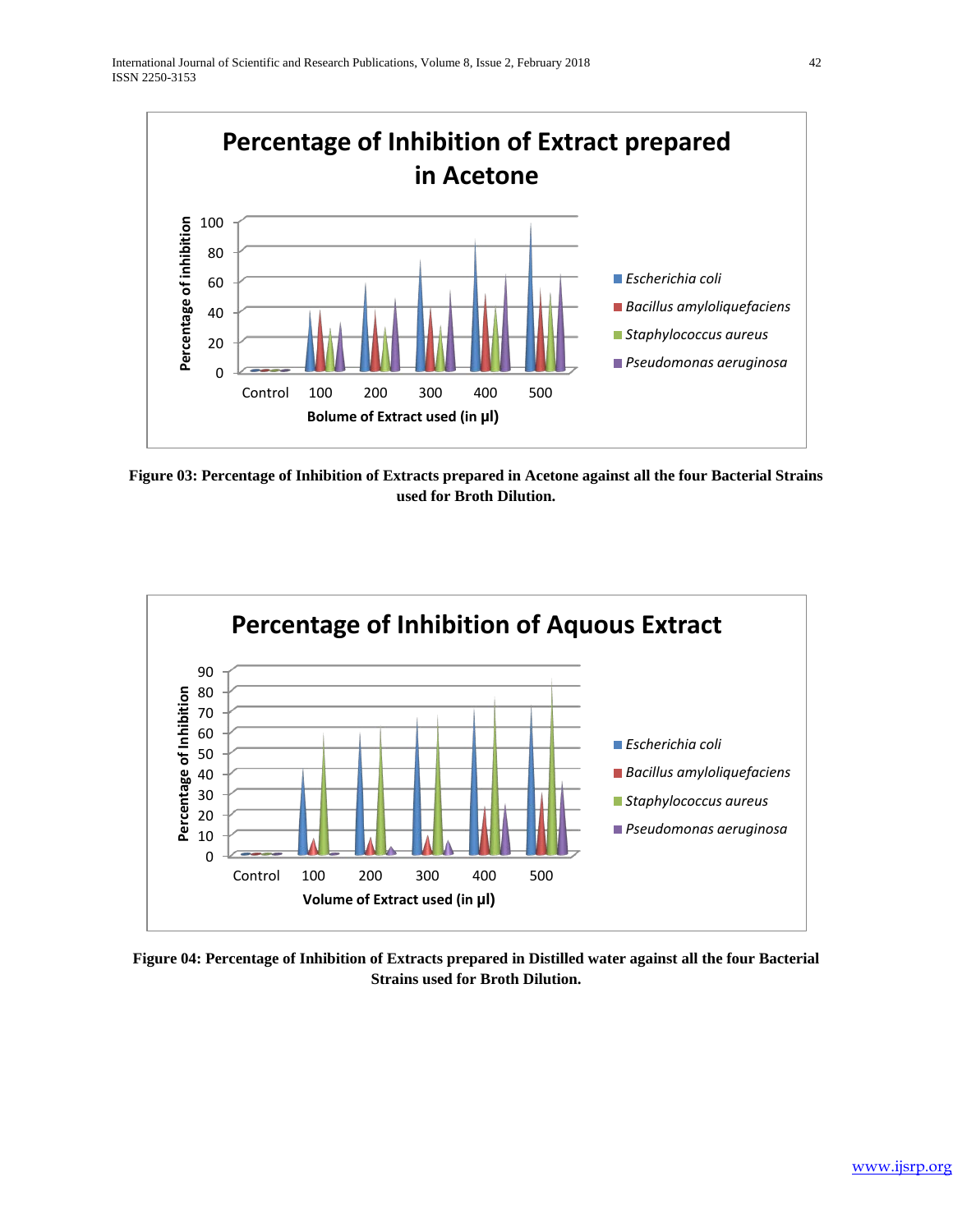

**Figure 05: Percentage of Inhibition of Extracts prepared in Ethanol against all the four Bacterial Strains used for Broth Dilution.**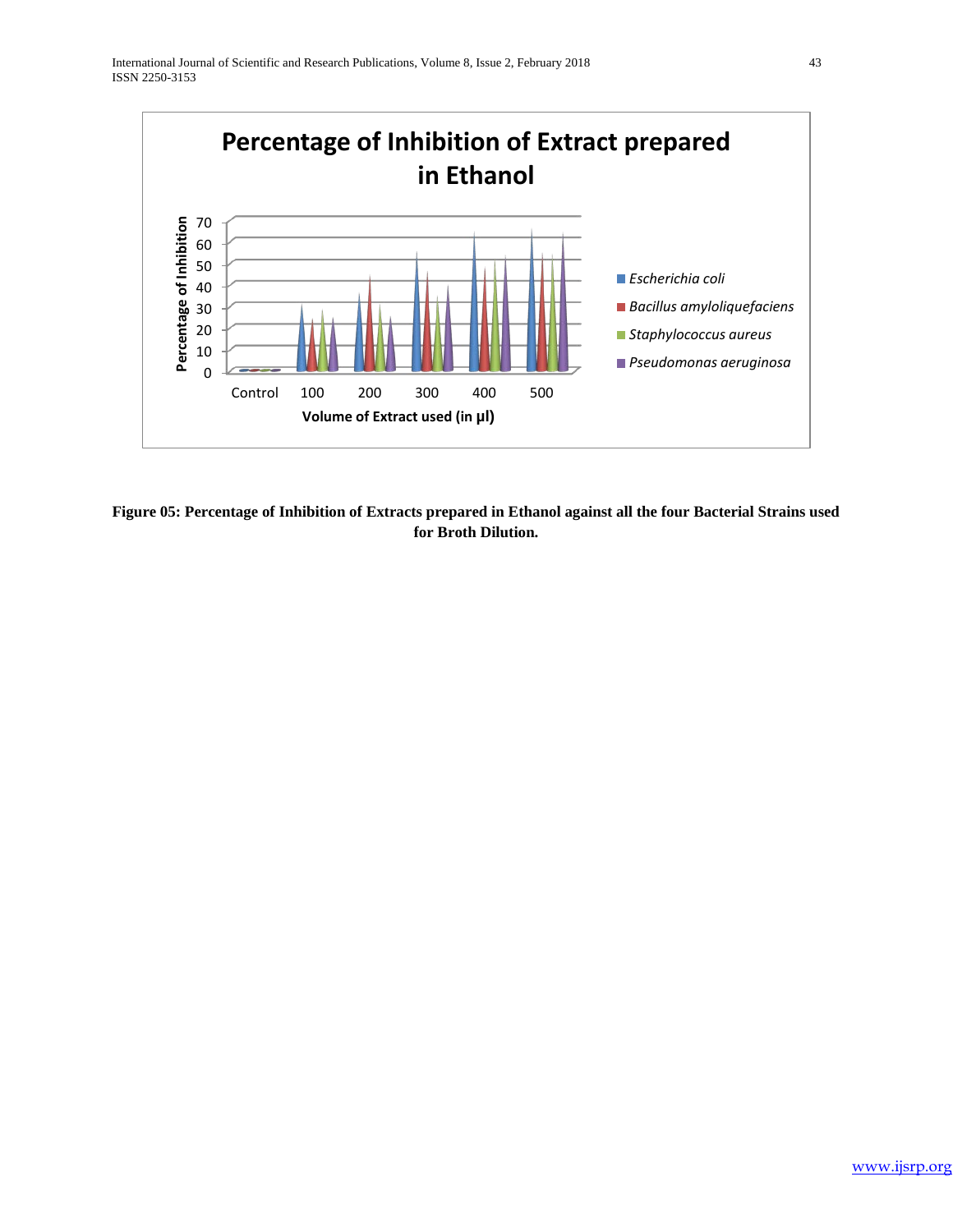

**Figure 06: Protein Leakage Assay for all the Five Extracts used against** *E.coli*



#### **Figure 07: Protein Leakage Assay for all the Five Extracts used against** *B.amyloliquefaciens*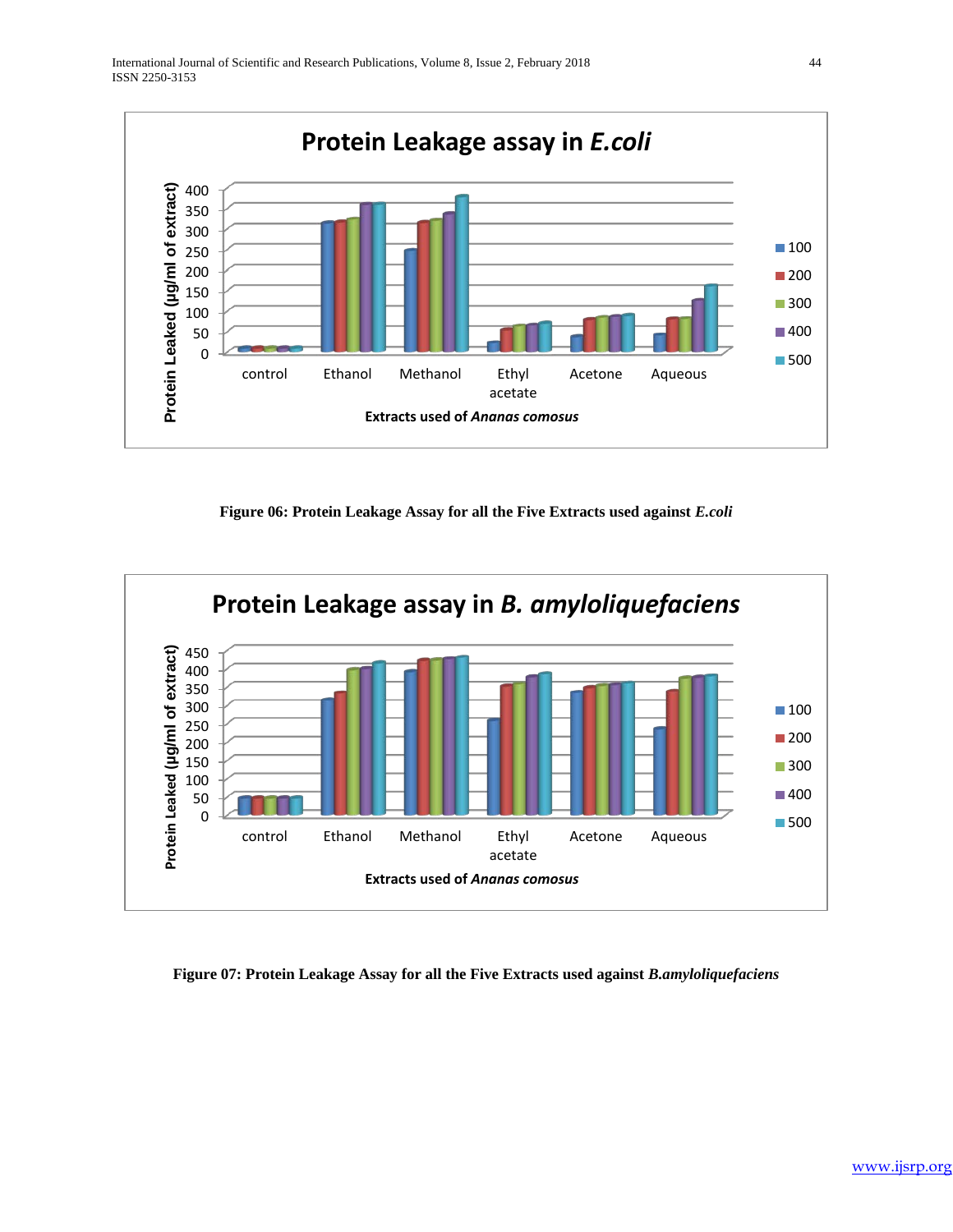

**Figure 08: Protein Leakage Assay for all the Five Extracts used against** *S.aureus*



## **Figure 09: Protein Leakage Assay for all the Five Extracts used against** *P.aeruginosa*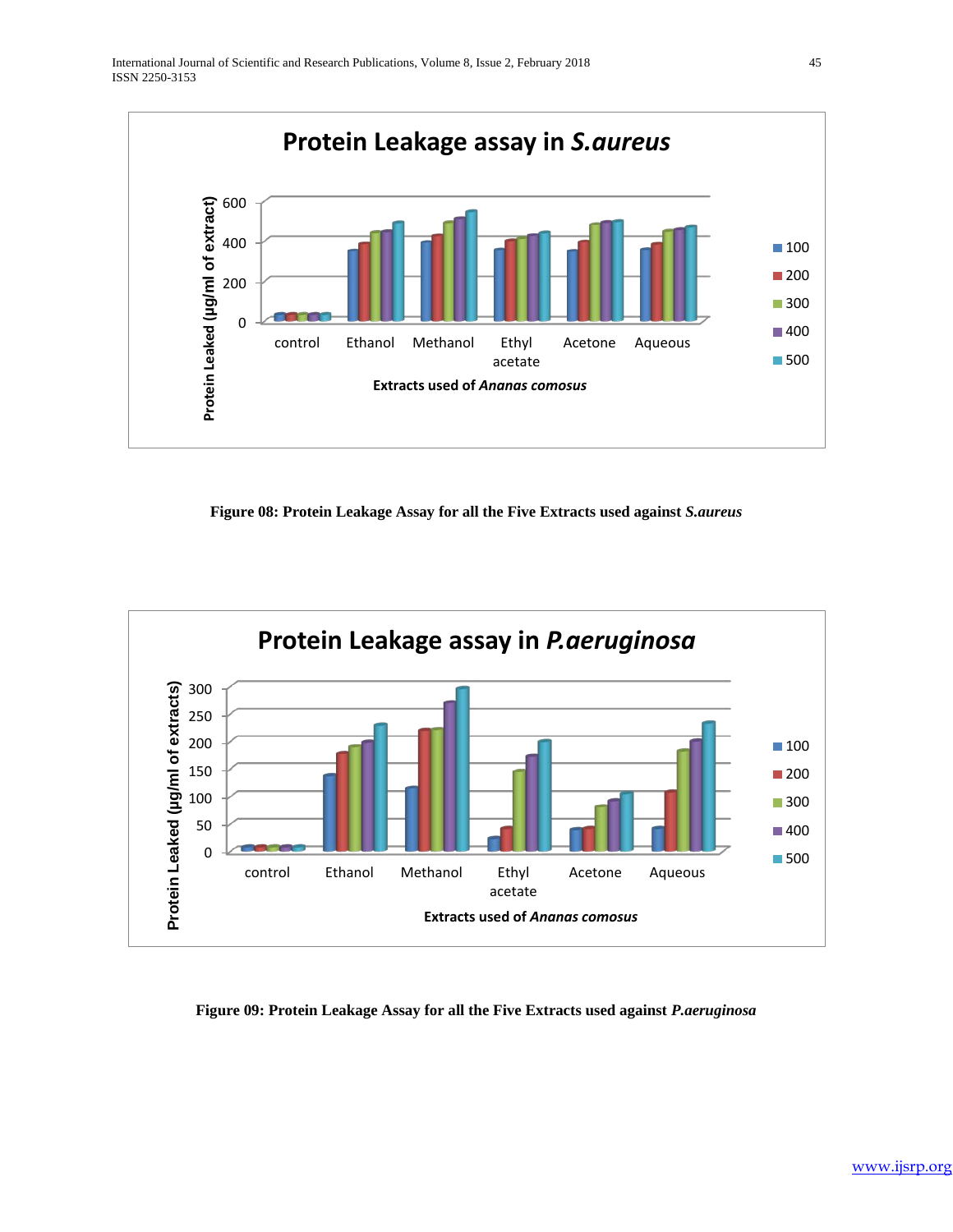

**Figure 10: Nucleic Acid Leakage Assay for all the Five Extracts used against** *E.coli*



## **Figure 11: Nucleic Acid Leakage Assay for all the Five Extracts used against** *B.amyloliquefaciens*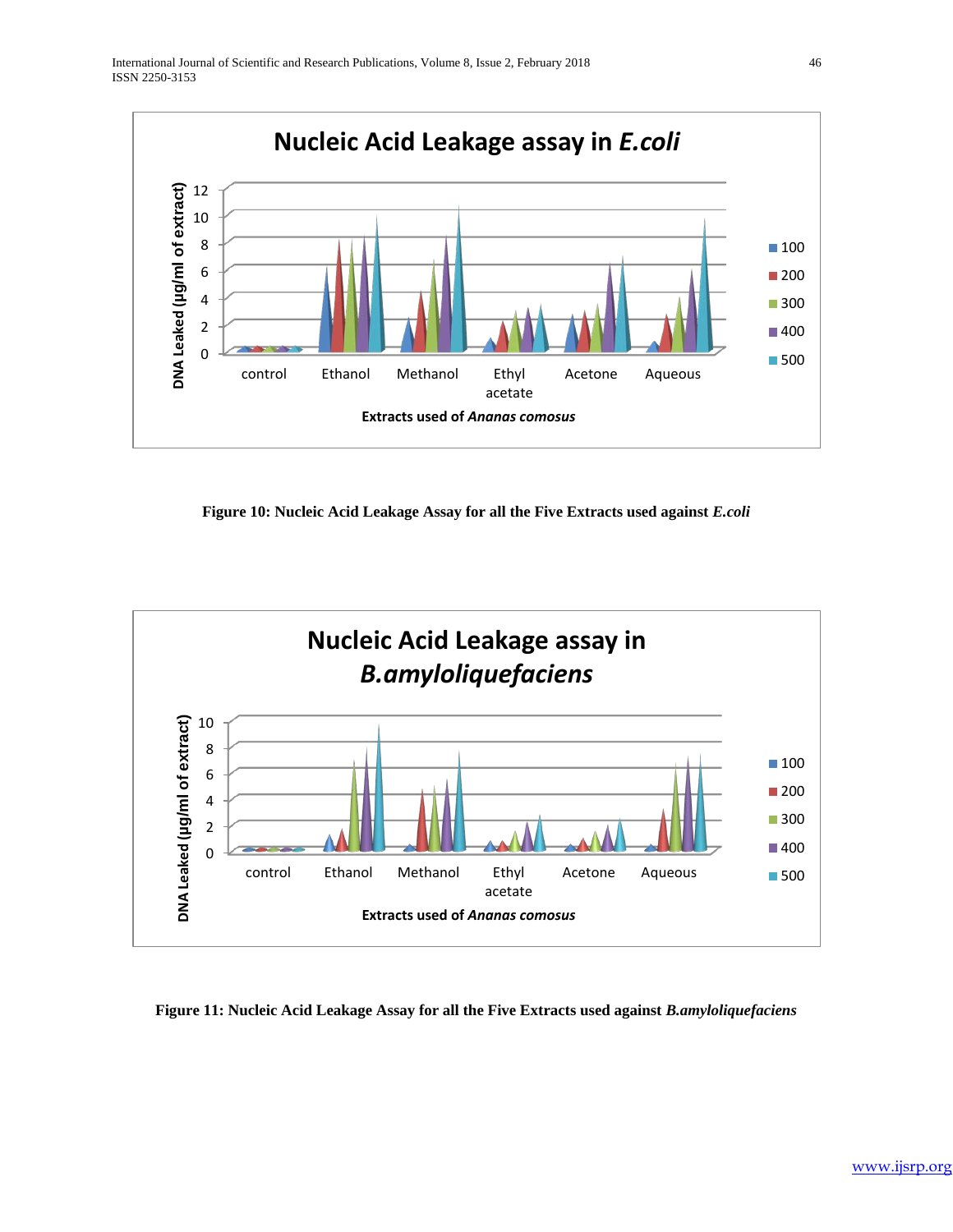

**Figure 12: Nucleic Acid Leakage Assay for all the Five Extracts used against** *S.aureus*



## **Figure 13: Nucleic Acid Leakage Assay for all the Five Extracts used against** *P.aeruginosa*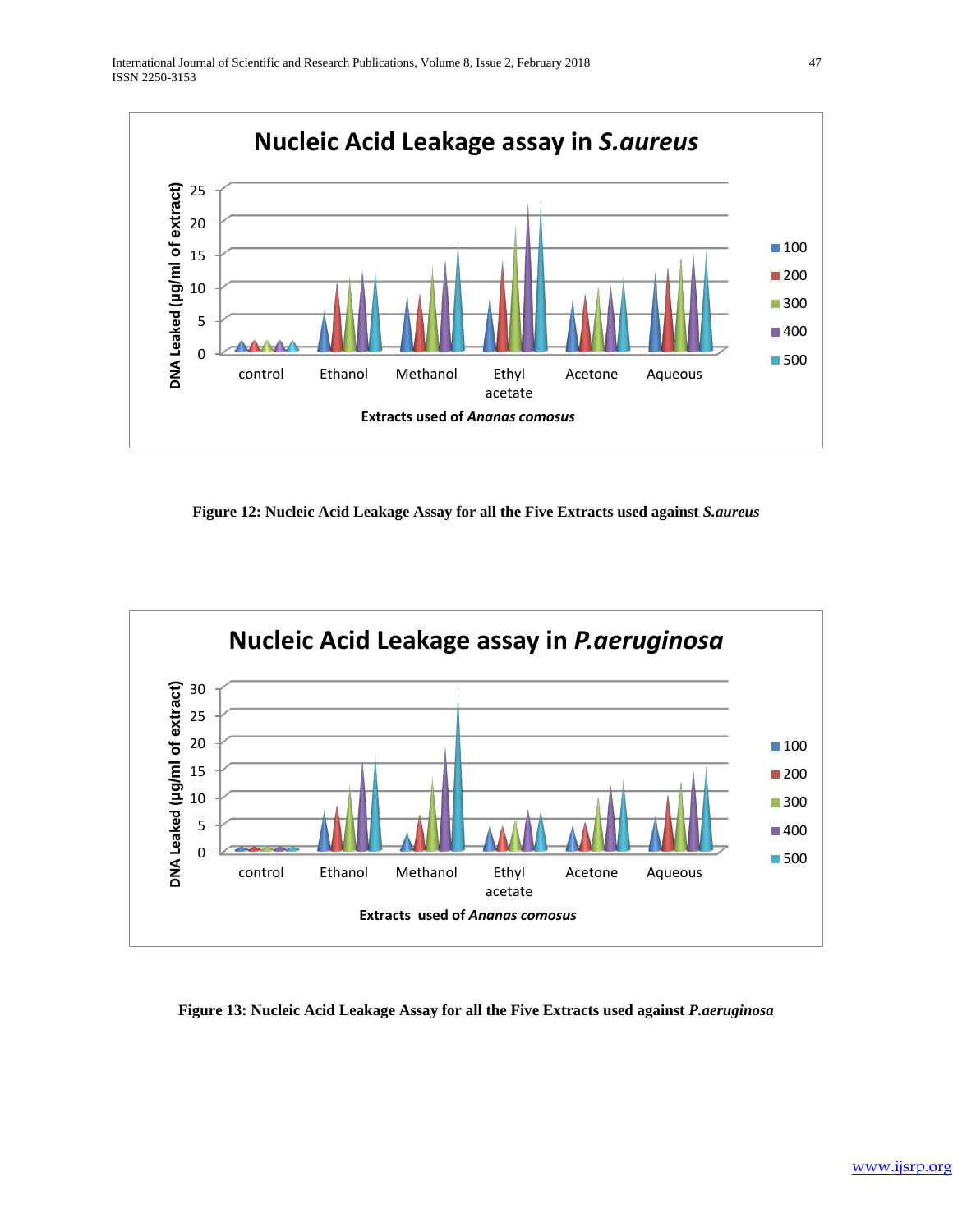

**Figure 14: Total Flavonoid Content in Extracts prepared in various Solvents.**



**Figure 15: Total Phenolic Content in Extracts prepared in various Solvents.**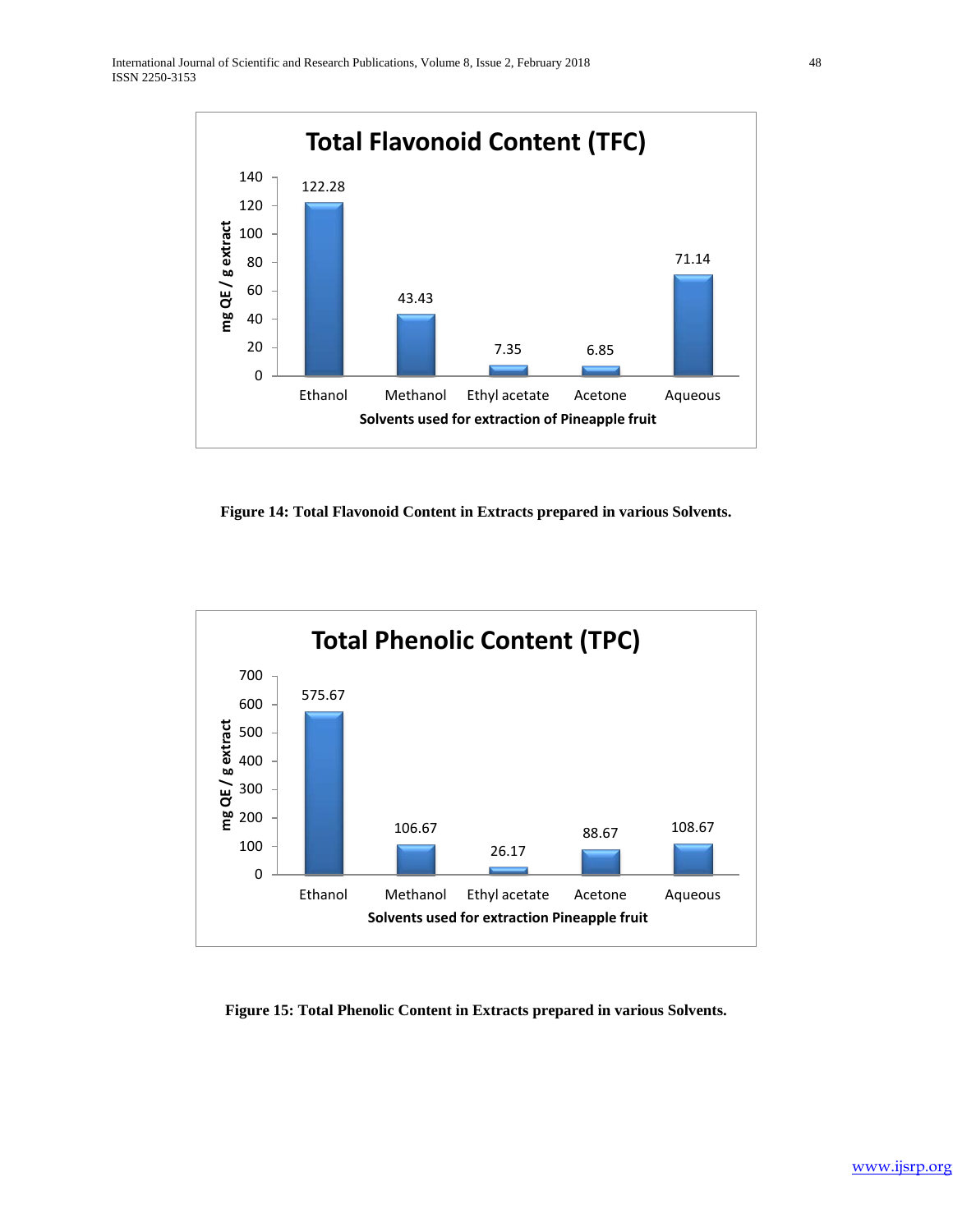

**Figure 16: Enzymatic Biochemical Assays for all the Five Extracts used**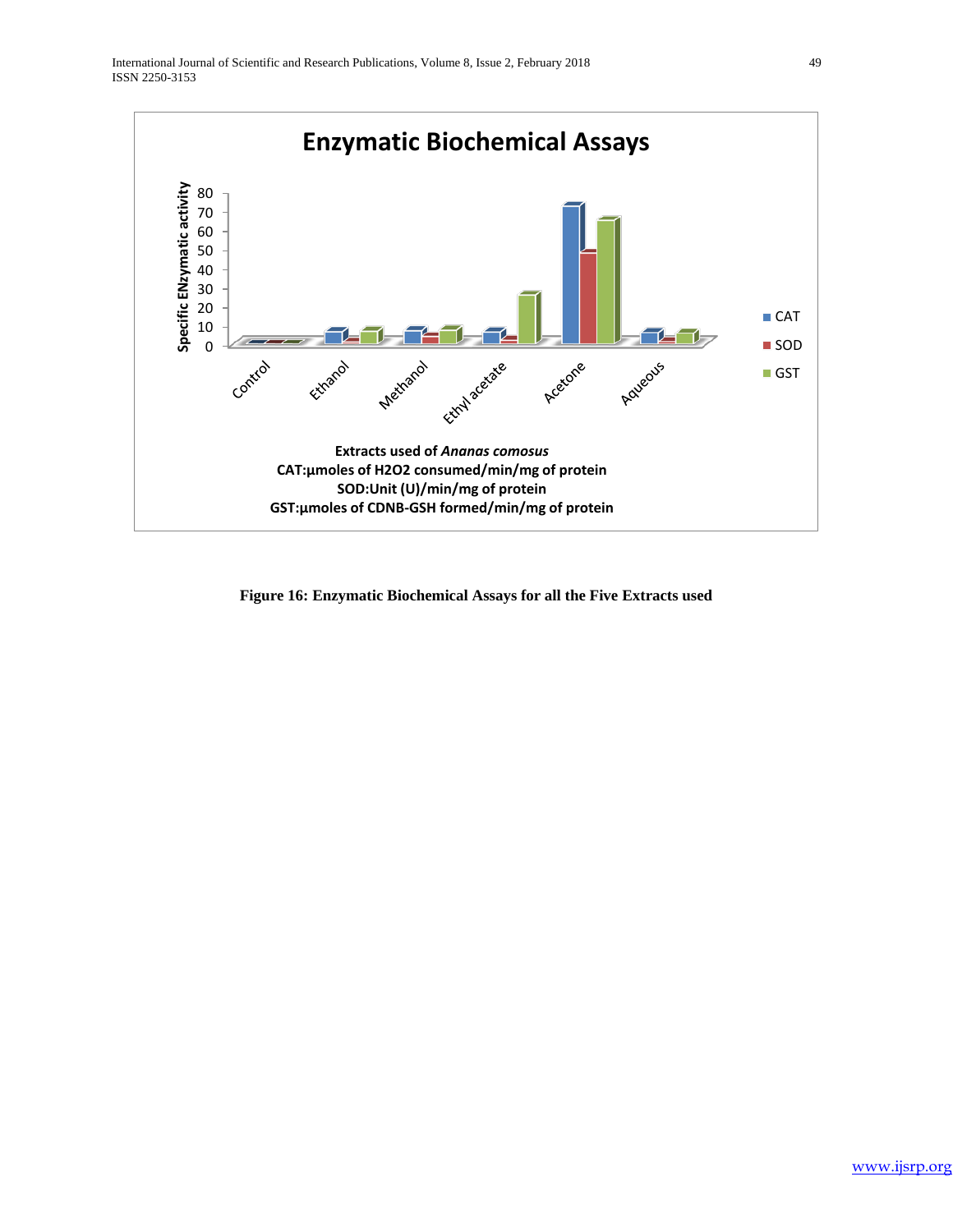

**Figure 17: Non- Enzymatic Biochemical Assay – MDA content for all the Five Extracts used**



## **Figure 18: Non- Enzymatic Biochemical Assay – GSH content for all the Five Extracts used**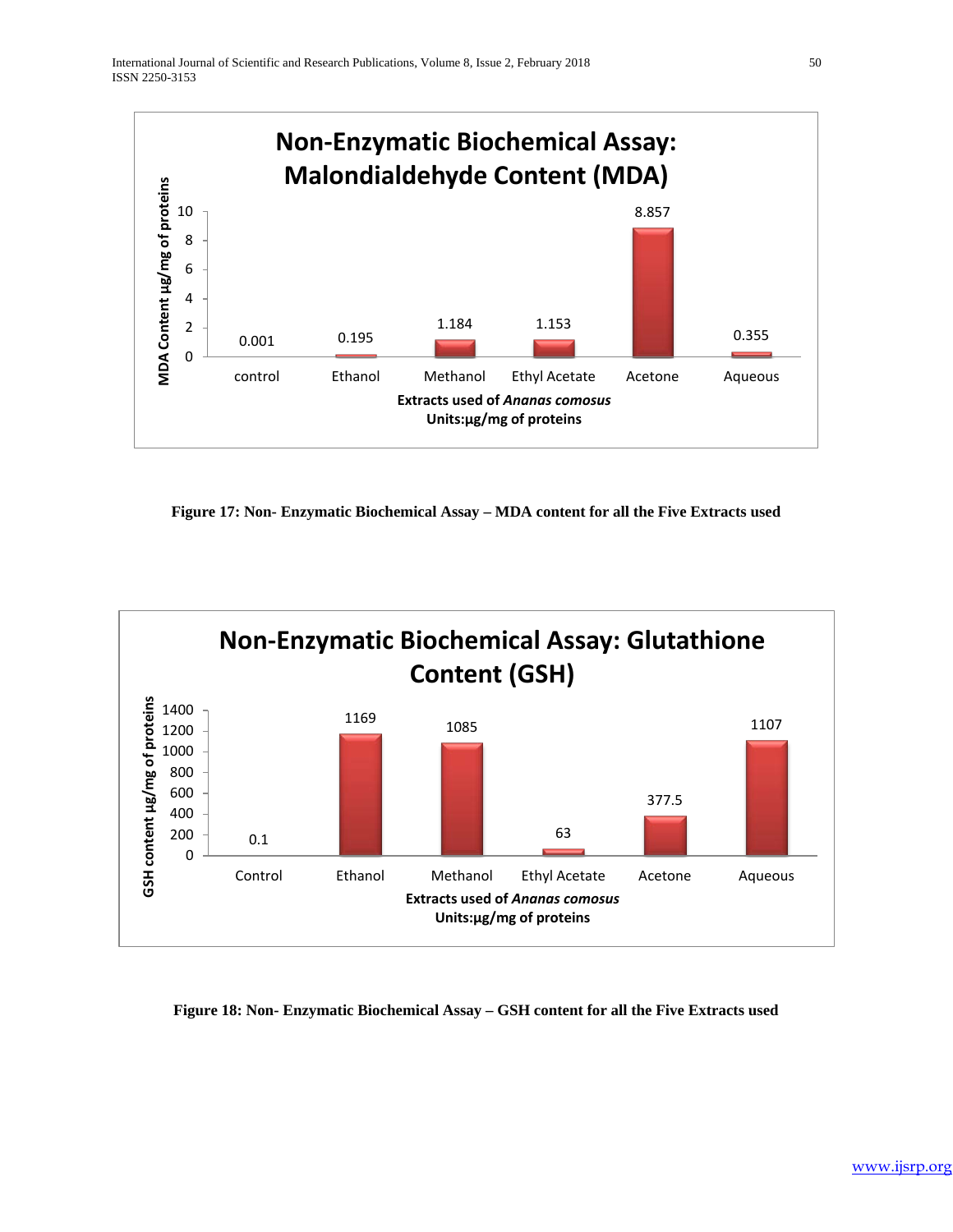#### **3.8 Conclusion:**

Authors reached to a conclusion that the fruit extracts of *Ananas comosus* possess various beneficial properties. Extracts have the ability to inhibit the bacterial strains used during the research work. However, the percentage of inhibition varied from extract to extract as well as from bacterial strains to bacterial strains.

Along with the antibacterial activity, fruit also contains Glycoflavonoids, which contributes to the Antioxidant activity.

Therefore, it may be utilized in the bacterial infections and as naturally effective antioxidant. Furthermore, these potentials may support to discover new chemical structures biochemically, that may contribute towards the alleviation or cure for some illness.

#### **3.9 Acknowledgment:**

Authors extend their thanks to Dr. Ravindra Kumar, Research Director, Helix BioGenesis Pvt Ltd, Noida, U.P., India, for his continuous direction and hold.

## **3.10 REFERENCES**:-

- 1. Davidson-Hunt I: Ecological ethno botany: stumbling toward new practices and paradigms. MASA J.2000;16:1–13.
- 2. Akerela. Summary of WHO guidelines for the assesment of Herbal Medicine Herbal Gram. 1993;23:13-28.
- 3. Cowan MM. Plant products as antimicrobial agents. Clin Microbiol Rev. 1999;12:564-582.
- 4. Thevasundari S, Rajendran A. Antibacterial potential and phytochemical analysis of Heterostemma tanjorense (WIGHT and ARN). World J Sci Technol. 2011;11:39-45.
- 5. Arunkumar S, Muthuselvam M. Analysis of phytochemical constituents and antimicrobial activities of Aloe vera (L). against clinical pathogens. World J Agr Sci. 2009;5:572- 576.
- 6. Baker KF, Collins JL. Notes on the distribution and ecology of ananas and pseudananas in South America. Am J Bot. 1939;26:697–702.
- 7. d'Eeckenbrugge GC, Sanewski GM, Smith MK, Duval M-F, Leal F. Ananas. In: Kole C, editor. Wild crop relatives: genomic and breeding resources. New York: Springer; 2011. pp. 21–41.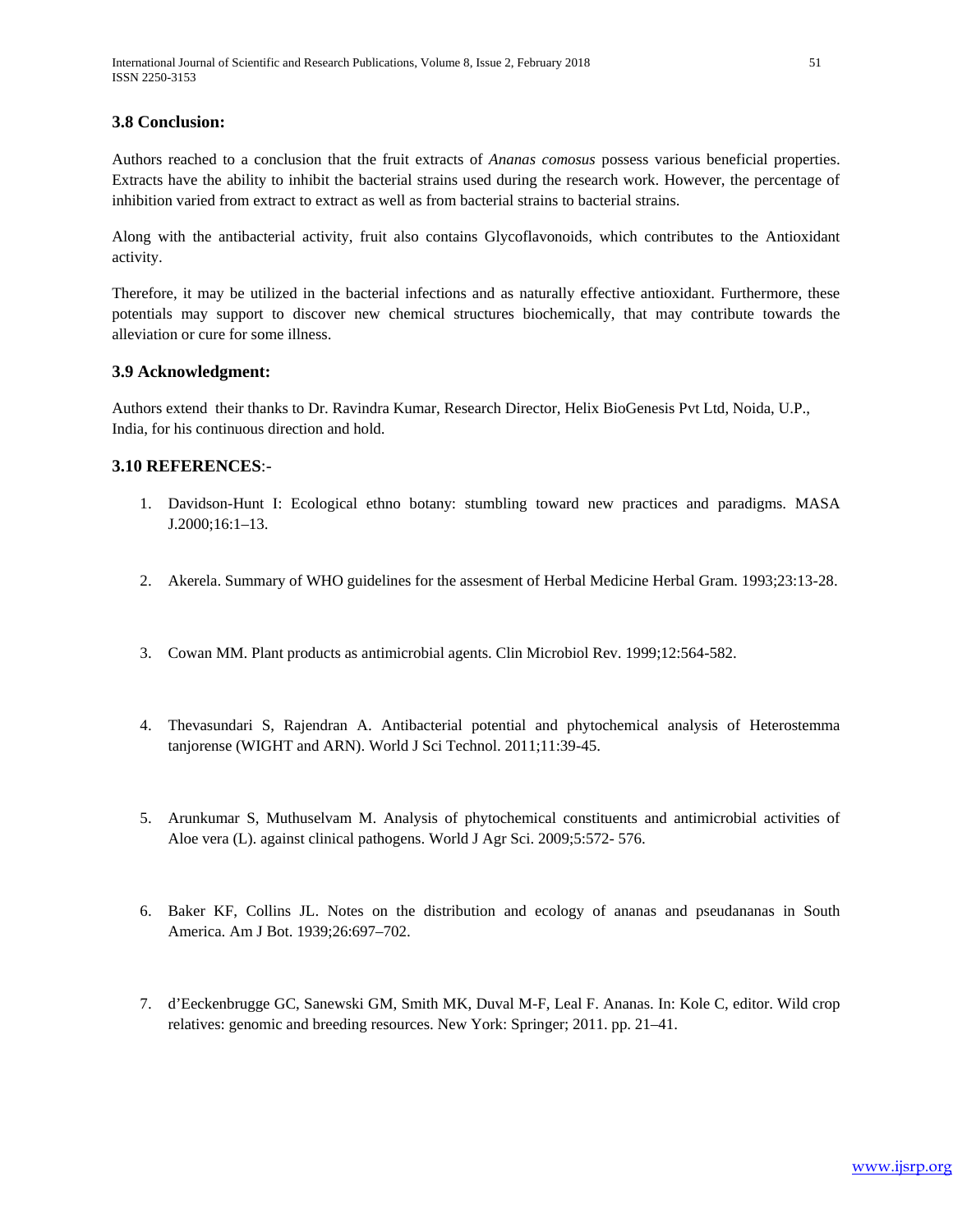- 8. Taussig SJ, Batkin S. Bromelain, the enzyme complex of pineapple (*Ananas comosus*) and its clinical application. An update. J Ethnopharmacol. 1988;22(2):191–203.
- 9. Fitzhugh DJ, Shan S, Dewhirst MW, Hale LP. Bromelain treatment decreases neutrophil migration to sites of inflammation. Clin Immunol. 2008;128(1):66–74.
- 10. Hale LP, Greer PK, Trinh CT, Gottfried MR. Treatment with oral bromelain decreases colonic inflammation in the IL-10-deficient murine model of inflammatory bowel disease. Clin Immunol. 2005;116(2):135–142.
- 11. Mynott TL, Ladhams A, Scarmato P, Engwerda CR. Bromelain, from pineapple stems, proteolytically blocks activation of extracellular regulated kinase-2 in T cells. J Immunol. 1999;163(5):2568–2575.
- 12. Debnath, P.; Dey. P.; Chanda, A. and a Bhakta, T. 2012. A Survey on ineapple and its medicinal value. Scholars Academic J. Pharm.2012;1 (1).
- 13. Baruwa, O.I.. Profitability and constraints of pineapple production in Osun State, Negeria. Journal of Horticultural Research.2013; 21(2):59-64.
- 14. Hossain, A., & Rahman, S.M.. Total phenolics, flavonoids and antioxidant activity of tropical fruit pineapple. Food Research International,2010; 1–7.
- 15. M. Amzad Hossaina, S.M. Mizanur Rahman. Total phenolics, flavonoids and antioxidant activity of tropical fruit pineapple. Journal of Medicinal Plants Research Vol. 4(5), pp. 393-396.
- 16. Siddhuraju, P.; Vijayakumar, K. and Janardhanan, K .Food. Chem.1996; 57(3) 385 391.
- 17. Yash Sharma, Anshita Nagar, Nupur Sinha Srivastava and Kumud Bala. Antioxidant Activity of Polyphenolic Flavonoid of Stem of Nicotiana tabacum. American Journal of Drug Discovery and Development,2017; 7: 25-32.
- 18. Furtado GL, Medeiros AA. Single-disk diffusion testing (Kirby-Bauer) of susceptibility of Proteus mirabilis to chloramphenicol: significance of the intermediate category. *Journal of Clinical Microbiology*. 1980;12(4):550-553.
- 19. Namrata, Yash Sharma and Tripti Sharma Anti-Microbial, Anti-Oxidant Activity and Phytochemical Screening of Polyphenolic Flavonoids Isolated from Peels of Ananas Comosus, International Journal of Engineering Research & Technology ISSN: 2278-0181, Vol.6 Issue 09.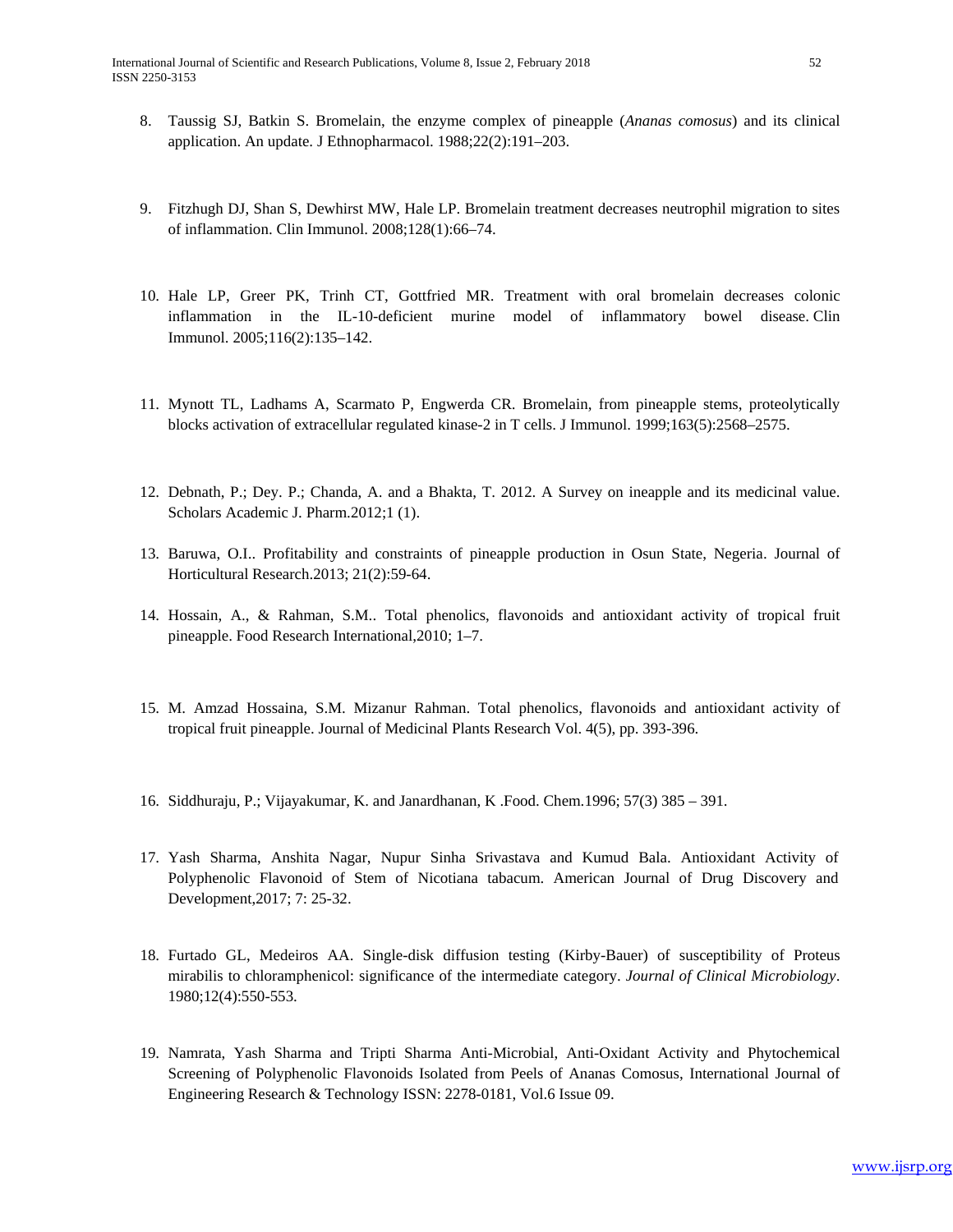- 20. Kim, J.H., Cho, A., Yin, H., Schafer, D.A., Mouneimne, G., Simpson, K.J., Nguyen, K.V., Brugge, J.S., Montell, D.J. Psidin, a conserved protein that regulates protrusion dynamics and cell migration. [Genes](http://dx.doi.org/10.1101/gad.2028611)  Dev. [2011. 25\(7\): 730--741.](http://dx.doi.org/10.1101/gad.2028611)
- 21. Maurya, U.; Srivastava, S. Traditional Indian Herbal Medicine Used As Antipyretic, Antiulcer, Anti-Diabetic And Anticancer: A Review. International Journal Of Research In Pharmacy And Chemistry. 2011;1(4): 1152-1159.
- 22. Sinha N, Dua D, Wadhwa D. Antioxidant activity, free radical scavanging capacity and phytochemical screening of some selected Indian plants of medicinal importance. International journal of Innovative Pharmaceutical Sciences and Research 2015; 3: 151-163.
- 23. Kiranmai M, Kumar CBM and Ibrahim M: Comparison of total flavonoid content of Azadirachta indica root bark extracts prepared by different methods of extraction. Research Journal of Pharmaceutical, Biological and Chemical Sciences 2011; 2(3):254-261.
- 24. Vinoth B, Manivasagaperumal R and Rajaravindran M, Phytochemical analysis and antibacterial activity of Azadirachta indica A Juss. International Journal of Research in Plant science,2012; 2(3): 50 – 55.
- 25. Hemalatha, R. and Anbuselvi, S. 2013. Physicochemical constituents of pineapple pulp and waste. J. Chem. Pharm. Res. 5(2):240-242.
- 26. Owens CWI and Belcher RV: A colorimetric micro-method for the determination of glutathione. Biochemical Journal Mar 1965; 94(3):705–711.
- 27. Srivastava NS and Dua D: Neuroprotective effect of Potent Antioxidant Lycopene in stress induced rat PC-12 cells. International Journal of Pharma and Bio Sciences 2015; 6(2):740-751.
- 28. Willet, W. C. Balancing life-style and genomics research for disease prevention. Science, 2002;296, 695−698.
- 29. Sinha KA: Colorimetric assay of catalase. Anal Biochem. 1972, 47: 389-394.
- 30. Kakkar P, Das B, Viswanathan PN: A modified spectrophotometric assay of superoxide dismutase. Indian J Biochem Biophys. 1984, 21: 130-132.
- 31. Habig WR, Pbst MJ, Jakpoly WB: Glutathione transferase. A first enzymatic step in mercaturic acid formation. J Biol Chem. 1974, 249: 7130-7139.
- 32. Ikeyi adachukwu P, Ogbonna ann O, inain diepreye e. and like augusta O. Phytochemical analyses of pineapple fruit (Anne comosus) and fluted pumpkin leaves (telfairia occidentalis), World Journal of Pharmaceutical Research ,2013; 2 (4): 712 - 719.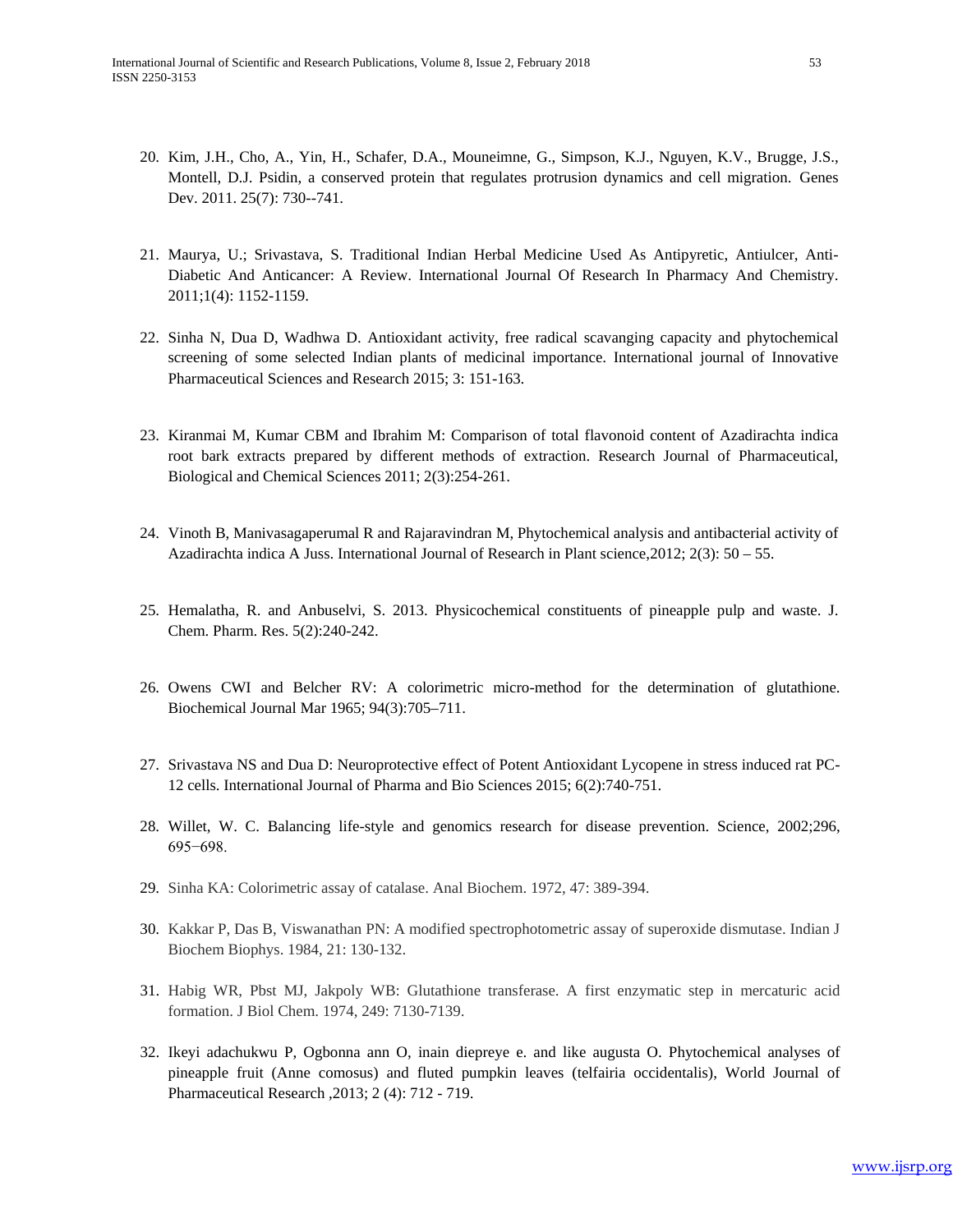- 33. Anirudh menon, Vishnu Menon, Vishnu Priya V, Gayathri R: Preliminary Phytochemical Analysis and Cytotoxicity Potential of Pineapple extract on Oral Cancer Cell Lines. Asian Journal of Pharmaceutical and Clinical Research; 2016;Vol 9, Suppl. 2.
- 34. Agnes Jenitha X and Anusuya A : Phytochemical screening and in vitro antioxidant activity of ananas comosus. IJRPP April - June –  $2016$ [Vol.5 | Issue 2 |.
- 35. Bansode D.S. and Chavan M.D.: Evaluation of Antimicrobial Activity and Phytochemical HYTOCHEMICAL Analysis of Papaya and Pineapple Fruit juices against selected Enteric Pathogens. Int J Pharm Bio Sci 2013 Apr; 4(2): (B) 1176 – 1184.
- 36. Samiha Kabir, Sheikh Mehbish Jahan, M. Mahboob Hossain, Romana Siddique. Apple, Guava and Pineapple Fruit Extracts as Antimicrobial Agents against Pathogenic Bacteria. *American Journal of Microbiological Research*. 2017;Vol. 5, No. 5, pp 101-106.
- 37. Ashik Ahamed A, Vishnu Priya V, Gayathri R, Geetha R V : Evaluation of Anti Microbial Activity of Pineapple Extract Against Selected Microbes. Int. J. Pharm. Sci. Rev. Res.,2016; July – August; 39(1), Article No. 55, Pages: 277-278.
- 38. [M. Amzad Hossain, S.M. Mizanur Rahman.](http://www.sciencedirect.com/science/article/pii/S0963996910004801#!) Total phenolics, flavonoids and antioxidant activity of tropical fruit pineapple[. Food Research International.](http://www.sciencedirect.com/science/journal/09639969) [Volume 44, Issue 3,](http://www.sciencedirect.com/science/journal/09639969/44/3) April 2011, Pages 672-676.
- 39. Prior, R. L., & Cao, G. Antioxidant phytochemicals in fruits and vegetables. Diet and health implications. Horticulture Science,2000; 35, 588−592.
- 40. Isabelle et al., 2010; Makkar, 2003). Isabelle, M., Lee, B.L., Lim, M.T., Koh, W.P., Huang, D., & Ong, C.N. (2010). Antioxidant activity and profiles of common fruits in Singapore. Food Chemistry, 123,77–84.
- 41. Ruth Martínez, Paulina Torres, Miguel A. Meneses, Jorge G. Figueroa, José A.Pérez-Álvarez and Manuel Viuda-Martos.Chemical, technological and in vitro antioxidant properties of mango, guava, pineapple and passion fruit dietary fibre oncentrate. Food Chemistry [Volume 135, Issue 3,](http://www.sciencedirect.com/science/journal/03088146/135/3) 1 December 2012, Pages 1520- 1526.
- 42. Deighton, N., Brennan, R., Finn, C., & Davies, H. V. Antioxidant properties of domesticated and wild Rubus species. Journal of the Science of Food and Agriculture, 2000; 80, 1307−1313.
- 43. Elliot, J. G. Application of antioxidant vitamins in foods and beverages. Food Technology, 1999;53 , 46 −48.
- 44. D.Gomati, M.Kalaiselvi, G.Ravikumar and C.Uma. Evaluation of Enzymatic and Non-Enzymatic Antioxidant potential of Evolvulus alsinoides (L.). Asian Journal of Pharmaceutical and Clinical Research, 2012;Vol 5, Suppl 2.